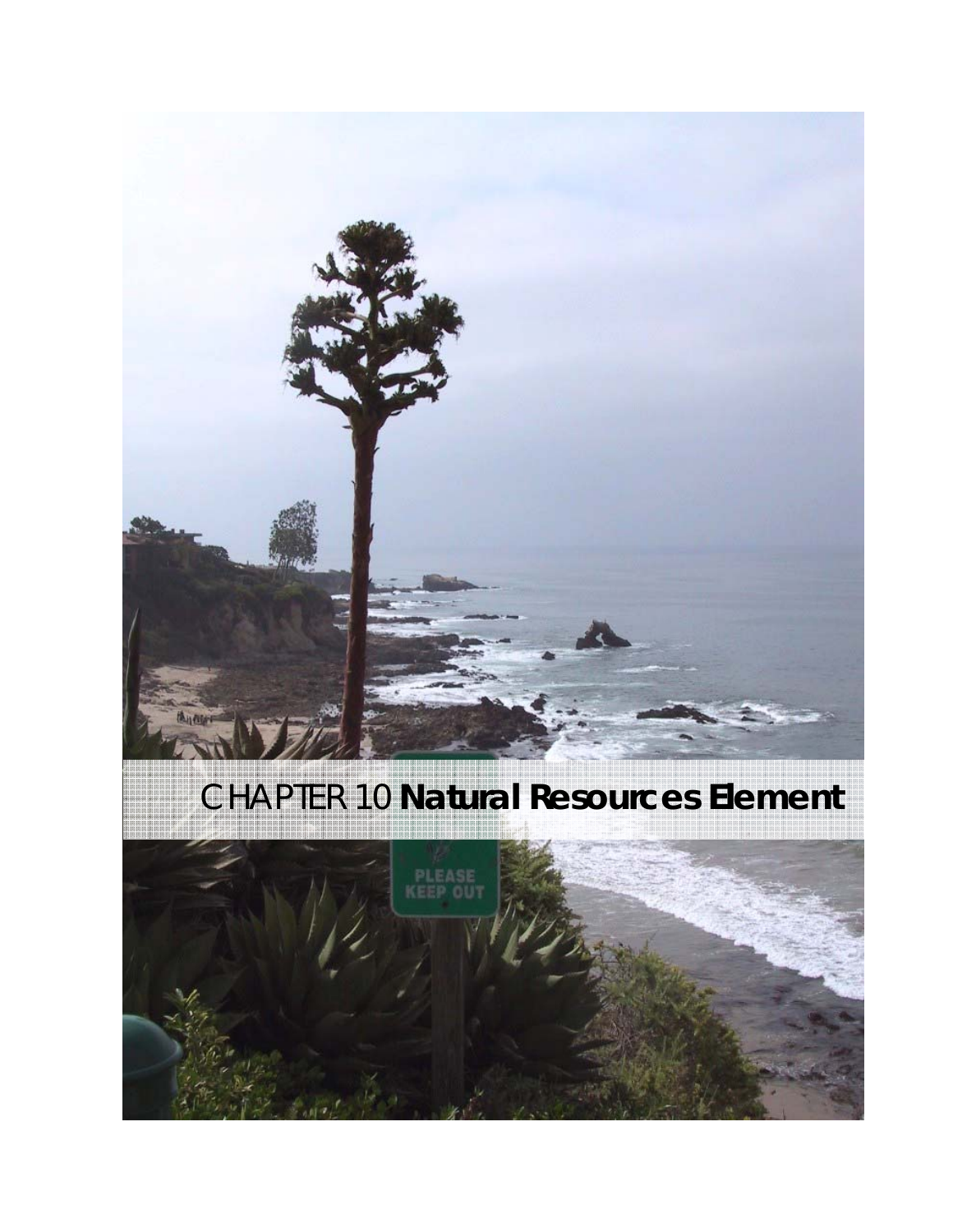# NATURAL

# *Protecting Newport Beach's*

# **Introduction**

The primary objective of the Natural Resources Element is to provide direction regarding the conservation, development, and utilization of natural resources. It identifies Newport Beach's natural resources and policies for their preservation, development, and wise use. This element addresses: water supply (as a resource) and water quality (includes bay and ocean quality, and potable drinking water), air quality, terrestrial and marine biological resources, open space, archaeological and paleontological resources, mineral resources, visual resources, and energy.

A commitment to sustainable development through the efficient use and conservation of natural resources is important to meet the needs of current and future residents of Newport Beach. Commitment to conservation secures ongoing availability of finite resources such as an ample supply of safe water, diversity of biological resources, and available energy resources. This assurance contributes substantially to the physical and psychological health and well-being of the community and strengthens the vitality of the local and regional economic base.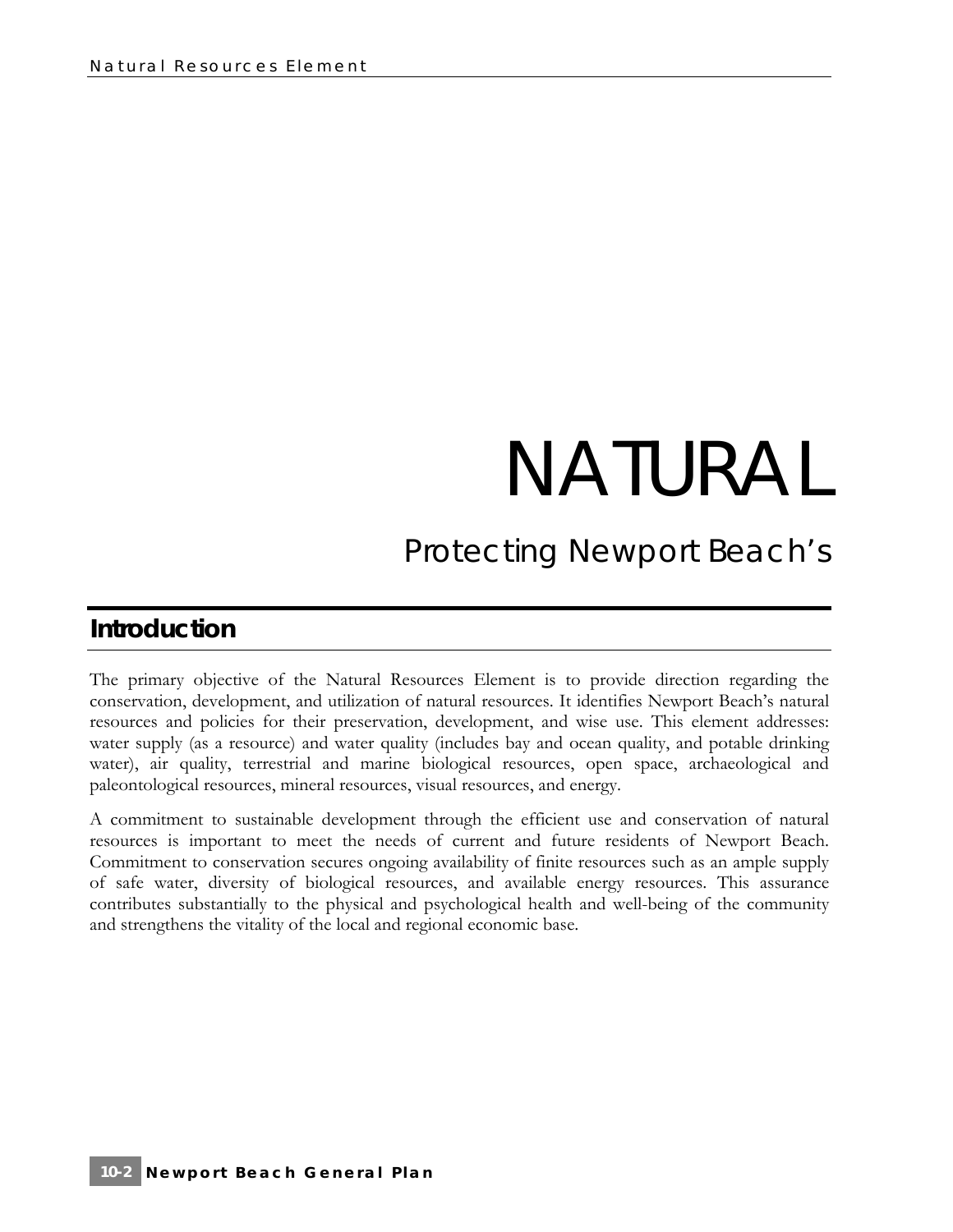# **Context**

# WATER SUPPLY

Water supply is an important resource that needs to be used efficiently. Water service within Newport Beach is provided by the City, Irvine Ranch Water District (IRWD), and Mesa Consolidated Water District (Mesa). Generally, Newport Beach provides water service to approximately 13.5 square miles of the City; IRWD serves approximately nine square miles; and Mesa serves less than one square mile.

Domestic water for the City is supplied by both groundwater and imported surface water. Currently, about 64 percent of the water supplied to both the City and Mesa's service area is from groundwater from the Orange County Groundwater Basin (administered by the Orange County Water District or

# RESOURCES ELEMENT

# *Environmental Quality*

OCWD), and the remaining 36 percent of water supply is provided by the Metropolitan Water District (MWD), which delivers surface water imported from the Colorado River and State Water Project. This ratio can change year to year based on the OCWD's administration of the Basin's supply. Approximately 35 percent of IRWD's current water supply is purchased from MWD, with the remaining 65 percent coming from groundwater.

The future supply projection assumes that the City will continue to produce groundwater and purchase local water from MWD, which is projected to meet 100 percent of the City's imported water needs until the year 2030. Beyond that, improvements associated with the State Water Project supply, additional local projects, conservation, and additional water transfers would be needed to adequately provide surface water to the City. The Groundwater Replenishment System (GRS), a joint venture by OCWD and the Orange County Sanitation District (OCSD), will help reduce Orange County and Newport Beach's reliance on imported surface water by taking treated wastewater and injecting it into the groundwater basin. GRS will be online by 2007, and will produce approximately 70,000 acre feet of water per year. OCWD projects that there would be sufficient groundwater supplies to meet any future demand requirements in Newport Beach. IRWD's treated and clear groundwater supplies are also expected to be a significant source of potable water supply in the future. MWD water will be required for supplemental supply as well as peak and emergency conditions.

In an effort to effectively manage water resources, the City's service area participates in regional water management programs that assist in the development of resource mixes that balance water supply sources and meet future local and regional water requirements. In addition, all service providers focus on demand management efforts that promote efficient water use and effective management of imported and local water supplies through a variety of water conservation programs.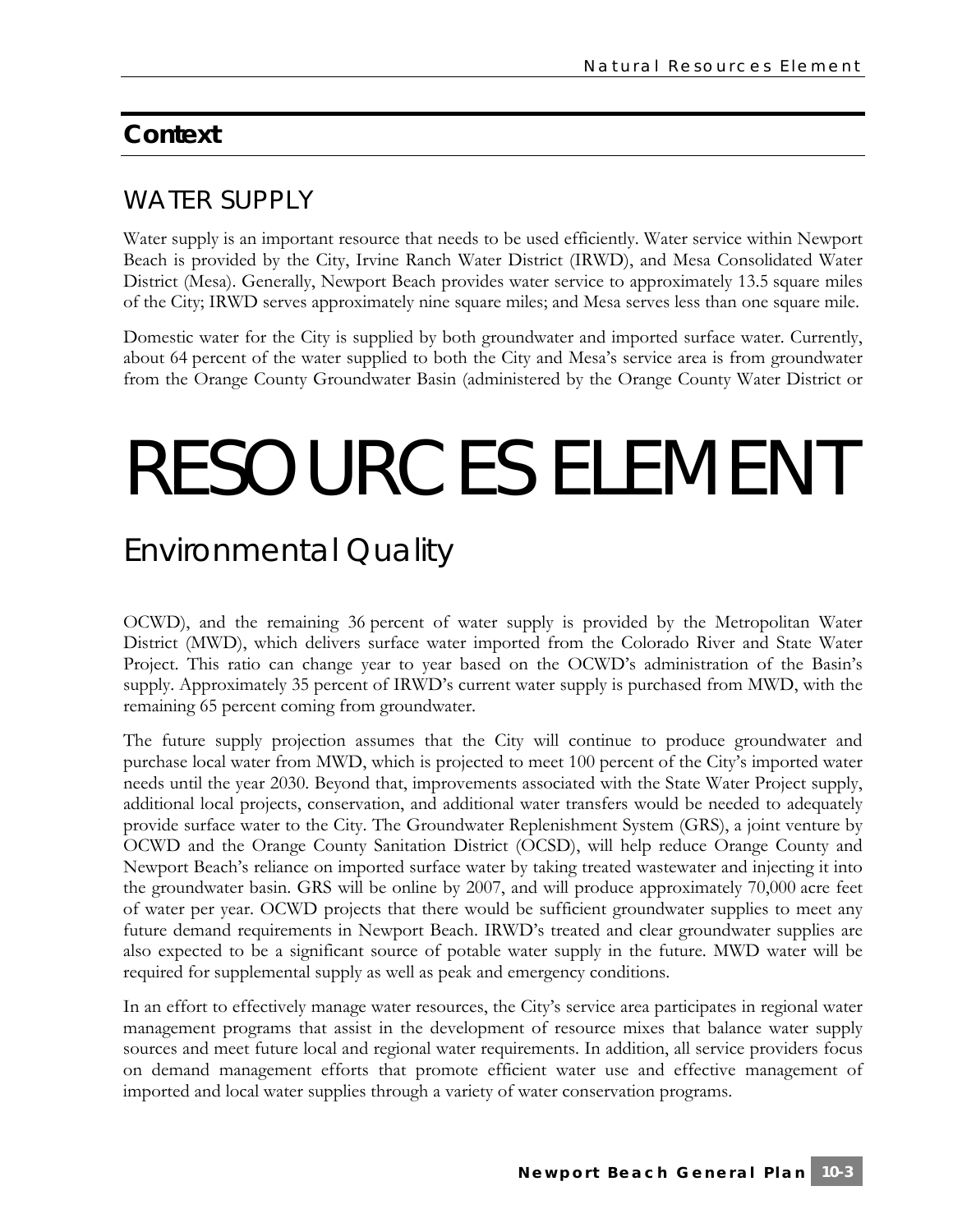The City also began purchasing recycled water from OCWD and IRWD in 1999, and has identified and approached all cost-effective end users in the City that could potentially use recycled water, and uses a combination of incentives to encourage recycling. The City has maximized opportunities for end users of recycled water and could only increase users if a neighboring water agency provided the reclaimed water to the City. Both Mesa and IRWD encourage water recycling as well. Currently, reclaimed water makes up 20 percent of IRWD's total water supply.

# WATER QUALITY

Newport Beach's greatest resources are its coastline and bay. Urban runoff from the surrounding watershed impacts not only the biological diversity and functionality of Newport Bay and the surrounding coastal waters, but also its water quality. This runoff includes various pollutants, such as

fecal materials from pets, oil and grease, fertilizers, and other urban-based pollutants. The City also has traditionally been concerned regarding these issues and has embarked on a number of programs to improve its quality.

**Total Maximum Daily Loads (TMDLs)**—

Newport Bay receives urban runoff from the Newport Bay watershed, and is designated as "water quality-limited" for four impairments under the federal *Clean Water Act*'s Section 303(d). Being "water quality-limited" means that a water body is "not reasonably expected to attain or maintain water quality standards" without additional regulation. The law requires that US EPA develop TMDLs for each



*China Cove Beach, Corona del Mar* 

impaired water body in the nation, which specifies the maximum amount of a pollutant that a waterbody can receive and still meet water quality standards. A TMDL may also include a plan for bringing an impaired water body back within standards. TMDLs have been developed for the following substances in Newport Beach: sediment, nutrients, fecal coliform, and toxic pollutants.

**National Pollution Discharge Elimination System (NPDES)**—Additionally, Newport Beach operates a municipal separate storm sewer system (MS4) permit under the NPDES. MS4 permits require an aggressive water quality ordinance, specific municipal practices, and the use of best management practices (BMPs) in many development-related activities to further reduce the amount of contaminants in urban runoff. MS4 permits also require local agencies to cooperatively develop a public education campaign to inform people about what they can do to protect water quality.

**Sanitary Sewer Overflows—Newport Beach owns and operates a wastewater collection system that** collects residential and commercial wastewater and transports it for treatment to the Orange County Sanitation District. Portions of the City receive wastewater service from IRWD. Residences and businesses hook up private lateral lines to the City's collection lines. Private and public lines and the City's pump stations have the potential to cause sanitary sewer overflows (SSOs), which may lead to several beach closures in and around Newport Beach each year. Most SSOs in the area are caused by line blockages from grease and root clogs, or maintenance failures of plumbing associated with pump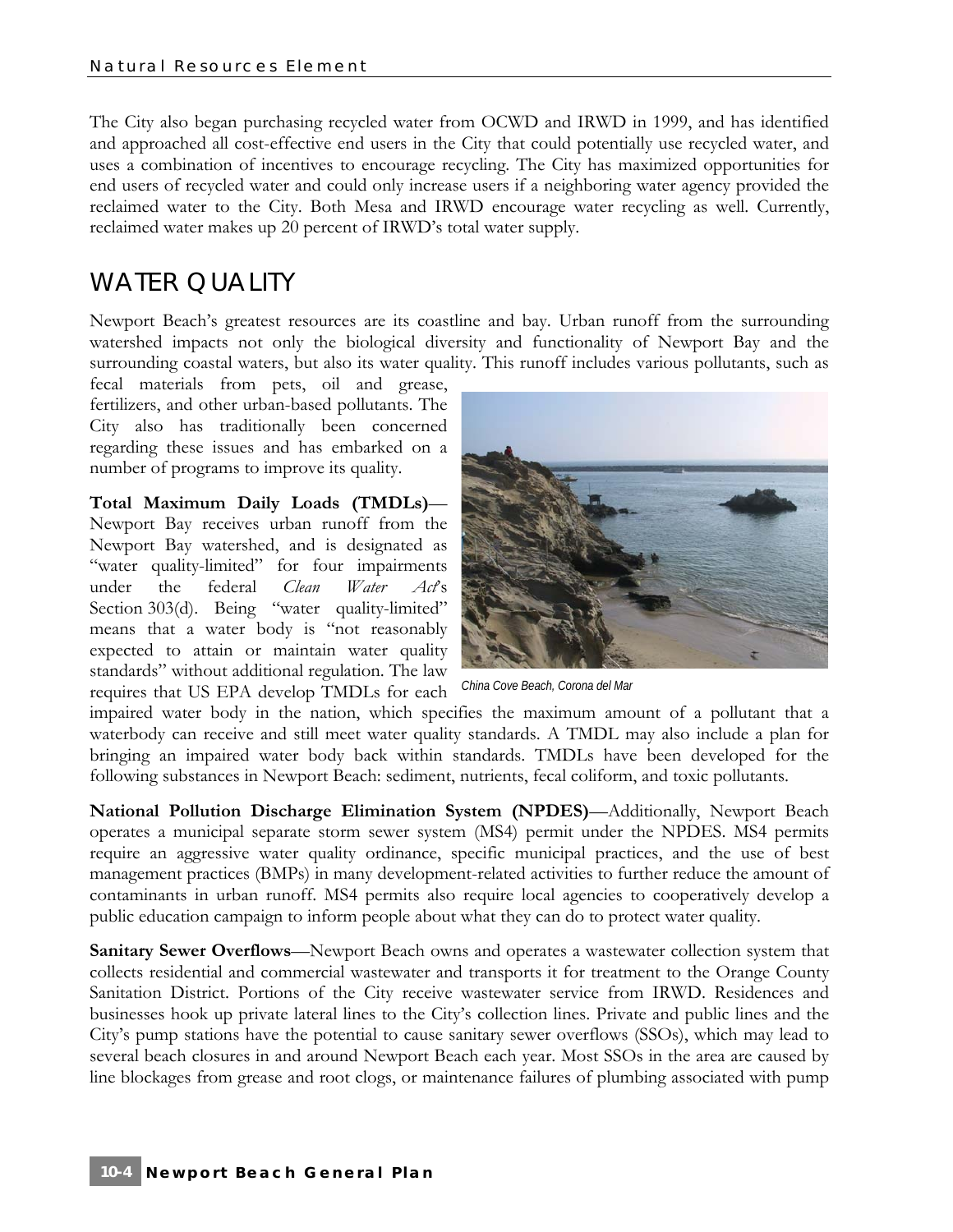stations. The City regulates the disposal of grease and other insoluble waste, and follows a defined Sewer System Master Plan to replace or reline older wastewater lines and upgrade pump stations.

# AIR QUALITY

Newport Beach is located within the South Coast Air Basin (Basin), named so because its geographical formation is that of a basin, with the surrounding mountains trapping the air and its pollutants in the valleys or basins below. Due to the typical daily wind pattern, much of the Basin is flushed of high levels of air pollutants on most spring and early summer days. From late summer through the winter months, the flushing is less pronounced because of lighter wind speeds.

Mobile sources account for the majority of the air pollutant emissions within the Basin. Both the Federal and state governments have established ambient air quality standards for outdoor concentrations of various pollutants in order to protect public health. The South Coast Air Quality Management District (SCAQMD) is responsible for bringing air quality within the Basin into conformity with the national and state standards.

In an effort to monitor the various concentrations of air pollutants throughout the Basin, the SCAQMD has divided the region into 27 source receptor areas (SRAs). Newport Beach is located within SRA 18, which encompasses the North Coastal Orange County area. The air pollutants for which national and state standards have been promulgated and which are most relevant to air quality planning and regulation include ozone, carbon monoxide (CO), nitrogen dioxide (NO<sub>2</sub>), and sulfur dioxide (SO<sub>2</sub>). As of 2003, SRA 18 did not exceed state or national standards for any criteria pollutant monitored.

Toxic air contaminants are also a concern in the air basins, but are different than the "criteria" pollutants listed above in that ambient air quality standards have not been established for them, largely because there are hundreds of air toxics and their effects on health tend to be local rather than regional. These contaminants include chemical substances that may be emitted from a variety of common sources including gasoline stations, motor vehicles, dry cleaners, painting and industrial operations, etc.

Land use patterns and density of development affect the amount of air pollutants that are generated by communities. Newport Beach is a low-density community, where the distance between uses is greater than in high-density communities. As a result, there are fewer public transportation routes and vehicles, and an increase in the number of motor vehicle trips and associated air pollutant emissions. Newport Beach is also a jobs-rich City, which increases the potential for emissions to be generated as employees or residents have to commute long distances to and from their homes and work.

The City's Municipal Code does address air quality by establishing a special fund to receive revenue distributed by the SCAQMD. The SCAQMD imposes an additional vehicle registration fee, of which the City is eligible to receive a portion, to implement mobile source air pollution reduction programs.

# **Aircraft Pollution**

Aircraft operations at the John Wayne Airport (JWA) contribute air pollutants that affect residents and visitors of Newport Beach. Specifically, aircraft engines emit water vapor, carbon dioxide, small amounts of nitrogen oxides (NOx), hydrocarbons, carbon monoxide, sulfur gases, and soot and metal particles formed by the high temperature combustion of jet fuel during flight. NOx emissions are a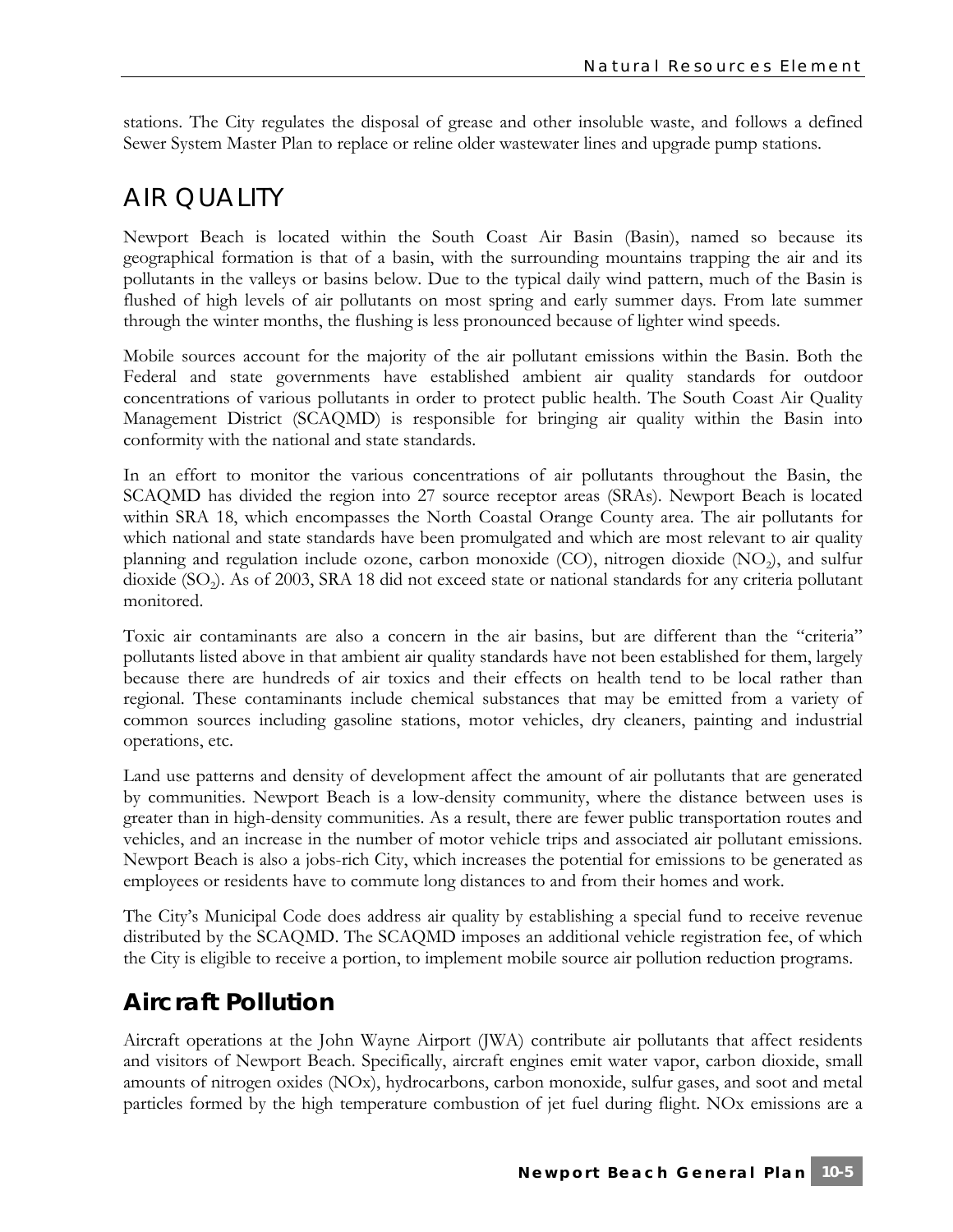precursor to the formation of ground-level ozone, also known as smog. Ozone affects human pulmonary and respiratory health. Also, NOx reacts in the atmosphere to form secondary particulate matter (PM2.5), which also causes detrimental health effects. In addition, NOx, ozone, and PM adversely affect the environment in various ways including visibility impairment, crop damage, and acid rain.

Aircraft engine emissions prescribed by the International Civil Aviation Organization (ICAO) were adopted by the Environmental Protection Agency (EPA) for the United States in 1997. The City of Newport Beach does not have any specific regulations governing aircraft engine emissions.

# BIOLOGICAL RESOURCES

A variety of diverse, valuable, and sensitive biological resources occur within the City of Newport Beach. The terrestrial and marine resources that are present in the City are described below.

# **Terrestrial Resources**

Many plant habitats can be found in Newport Beach that includes scrub, chaparral, grassland, and riparian habitats. Additionally, Newport Beach contains vernal pools, seeps, and wet meadows. Other plant habitats present in Newport Beach include annual grasslands, ruderal areas that are generally a result of disturbances caused by humans, and ornamental landscaping that consist of introduced trees, shrubs, flowers, and turf grass.

# *Sensitive Terrestrial Species*

The California Department of Fish and Game (CDFG) California Natural Diversity Database (CNDDB) and the California Native Plant Society's Electronic Inventory of Rare and Endangered Vascular Plants of California identifies occurrences of federal- or state-listed or proposed endangered or threatened species, federal Species of Concern, species categorized as federal Species of Concern, California Species of Concern, or otherwise sensitive species or habitat that may occur within or in the immediate vicinity of Newport Beach. These species are protected under state and federal regulations. The databases indicate that there are three listed plant species that occur or have the potential to occur within the City of Newport Beach: San Fernando Valley spineflower, salt marsh bird's beak, and Crownbeard.

Eleven listed wildlife species occur or have the potential to occur within the City of Newport Beach: San Diego fairy shrimp, Tidewater goby, California black rail, light-footed clapper rail, western snowy plover, California least tern, southwestern willow flycatcher, coastal California gnatcatcher, least Bell's vireo, Belding's savannah sparrow, and pacific pocket mouse.

In addition, other sensitive species include 27 sensitive wildlife species and 24 sensitive plant species that occur or potentially occur within the Newport Beach area.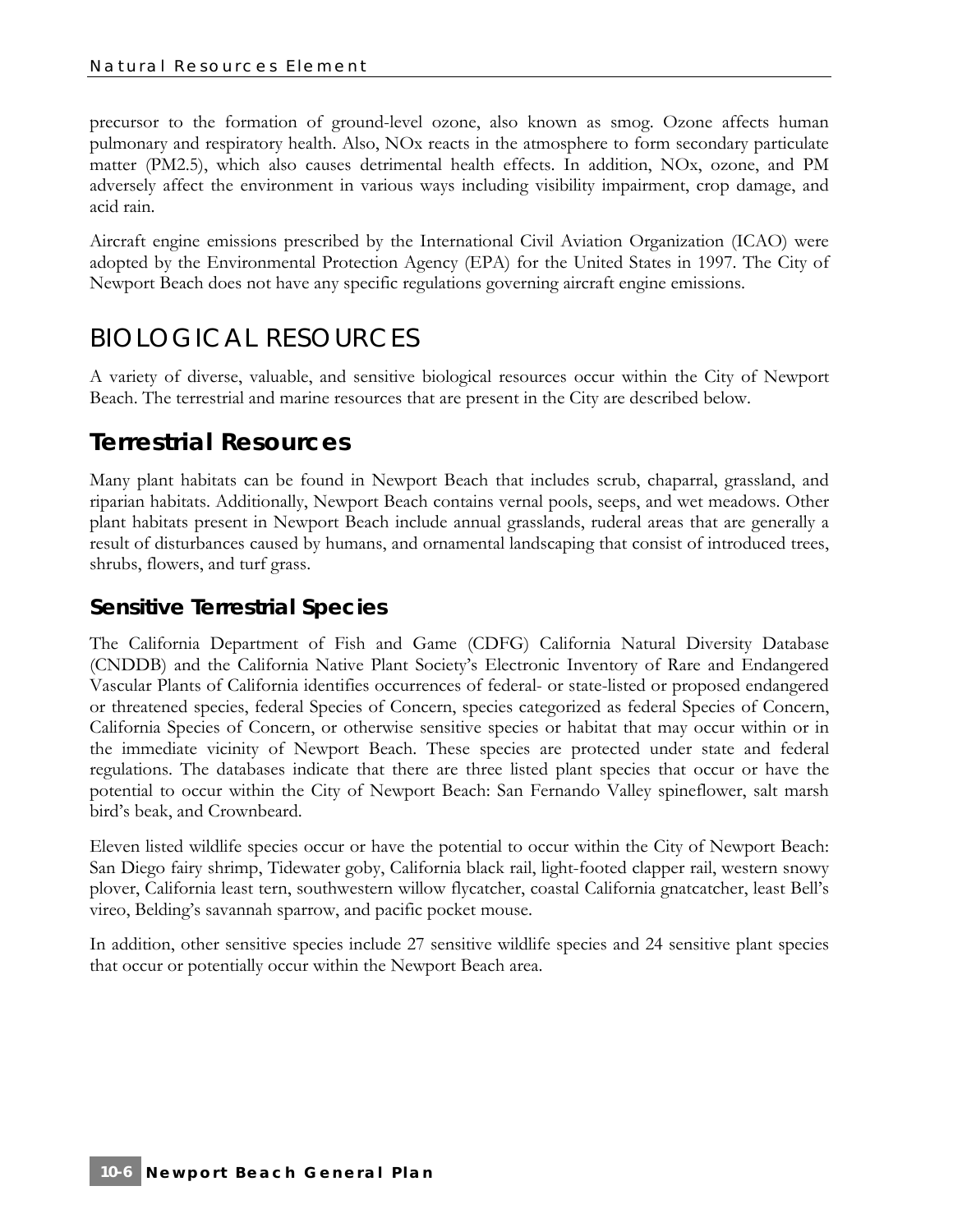

*Tide pools* 

# **Marine Resources**

The marine resources of the City and surrounding ocean waters are very diverse. They include plants and animals of marshes and wetlands living in Upper Newport Bay, the developed channels, beaches, and hardscape of Lower Newport Bay (Newport Harbor), and the intertidal and subtidal landforms (sandy beaches, rocky intertidal, sandy subtidal, and subtidal reefs) along the coast of Newport Beach between the Santa Ana River and the boundary between the City and Laguna Beach. Many of these areas

are considered wetland habitat by the state of California and federal wetland definitions are protected by a no-net loss wetlands policy.

# *Sensitive Marine Species*

Several species of marine mammals are present in the waters near the shore along the Newport coastline. All marine mammals are protected by the Marine

# *Mammal Protection Act*

Protected marine mammals that are most likely to appear in the City are: California sea lion, Harbor seal, California gray whale, Killer whale, Common dolphin, Pacific white sided dolphin, and Dall's porpoise.



*Sea Lions can be found along the Newport Beach coastline* 

Eelgrass (Zostera marina), a flowering, marine vascular plant, is considered a sensitive marine resource due to its nursery function for invertebrates and fishes, and because it is considered critical foraging habitat for the federal- and state-listed California least tern. Eelgrass is protected by the Southern California Eelgrass Mitigation Policy, which requires impacts to this species be avoided, minimized or compensated.

Other sensitive marine resources (shown in Figure NR1) include eelgrass restoration areas, Giant kelp, California Grunion, and California halibut.

# **Environmental Study Areas**

Undeveloped areas supporting natural habitats that may be capable of supporting sensitive biological resources within the City are also referred to as Environmental Study Areas (ESAs) by the Local Coastal Plan. An ESA may support species and habitats that are sensitive and rare within the region or may function as a migration corridor for wildlife. The portions of the ESAs within the Coastal Zone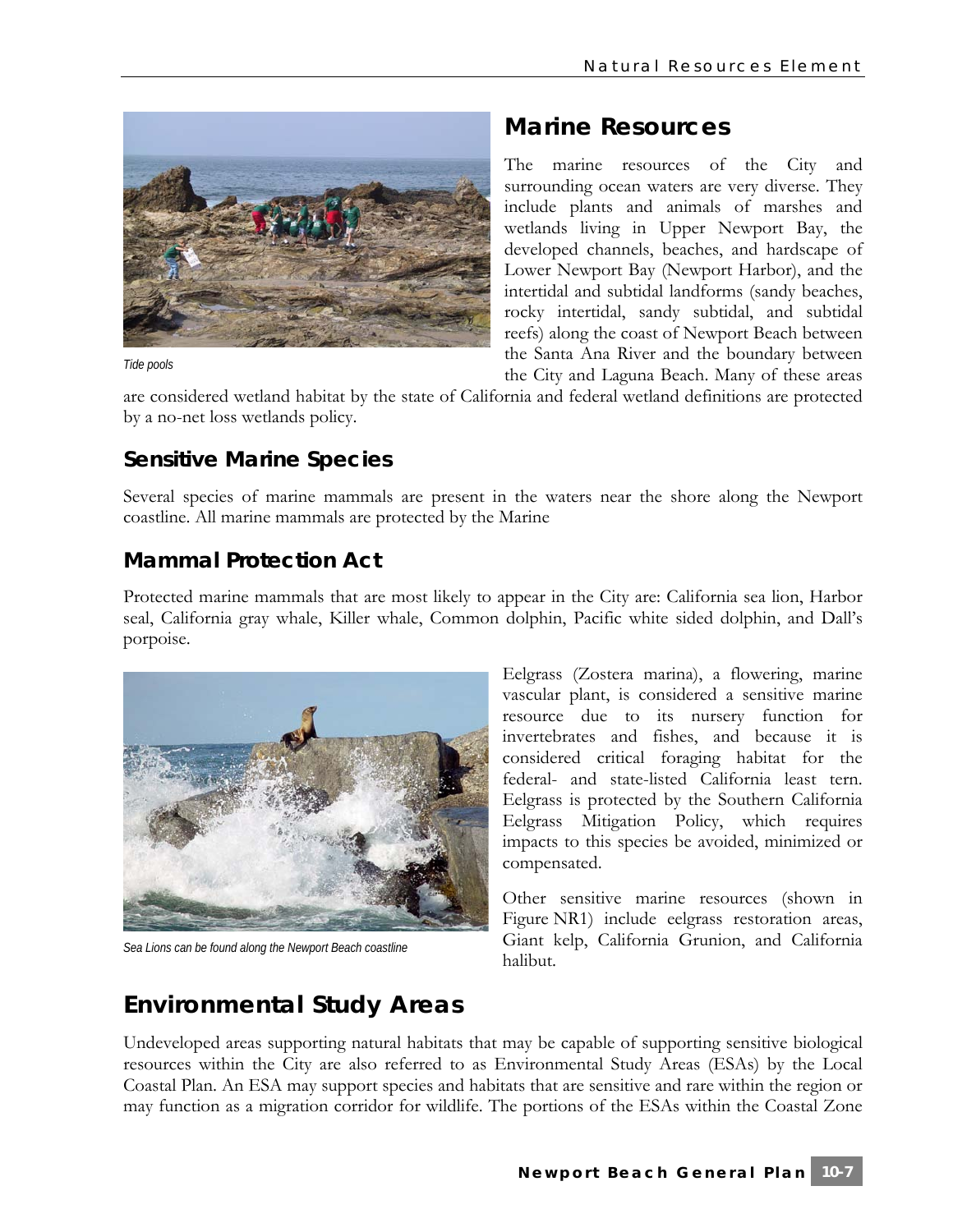that contain sensitive or rare species are referred to as Environmentally Sensitive Habitat Areas (ESHAs), as defined by the *California Coastal Act*. ESHAs are areas in which "plant or animal life or their habitats are either rare or are especially valuable because of their special nature or role in an ecosystem that could easily be disturbed or degraded by human activities and developments." The *California Coastal Act* requires that ESHAs be protected against any significant disruption of habitat values. Only uses dependent on those resources are allowed within ESHAs and adjacent development must be sited and designed to prevent impacts that would significantly degrade the ESHA and must be compatible with the continuance of the ESHA.

There are 28 identified ESAs within the City of Newport Beach, as shown in Figure NR2: (1) Semeniuk Slough, (2) North Star Beach, (3) West Bay, (4) Upper Newport Bay State Marine Park (formerly Ecological Reserve), (5) De Anza Bayside Marsh Peninsula, (6) San Diego Creek, (7) East Bluff Remnant, (8) Mouth of Big Canyon, (9) Newporter North, (10) Buck Gully, (11) Morning

Canyon, (12) Newport Beach Marine Life Refuge, (13) Castaways, (14) Banning Ranch, (15) Newport Coast Open Space, (16) Los Trancos, Pelican Hill, (17) Ridge Park, (18) Irvine Coast Marine Life Refuge, (19) Newport Harbor Entrance Channel, (20) Bonita Canyon Creek Watershed, (21) San Joaquin Reservoir, (22) Arroyo Park, (23) Coyote Canyon, (24) MacArthur and Bison, (25) MacArthur and San Miguel, (26) MacArthur and San Joaquin Hills, (27) Spyglass Hill, (28) and Non-Coastal Buck Gully. Many of these sites contain one or more sensitive plant communities, and many species of wildlife. Some



*Morning Canyon Environmental Study Area* 

of the ESAs also contain endangered species of plants and animals. Most of these ESAs are protected as parks, conservation areas, nature preserves, and other open space areas. However, each of these ESAs is subjected to various threats from the surrounding urban environment that include degraded water quality, traffic, noise, public access, development encroachment, erosion and sedimentation, dredging or filling, stormwater runoff, invasive species, and feral animals.

# **Newport Harbor**

Newport Harbor is home to valuable habitat such as eelgrass and mudflats that support a wide range of species, and also provides the public with recreational boating opportunities. There is a need to protect the biological habitat, and continue to serve the needs of the recreational boating community by ensuring compatibility between these uses of Newport Harbor. The City believes the best way to meet this objective is to develop a comprehensive plan for the management of the Harbor, with the support and cooperation of the County of Orange, US National Fish and Wildlife Service, National Marine Fisheries Service, US Army Corps of Engineers, California Coastal Commission, Regional Water Quality Control Board, recreational boating community, environmental community, and public.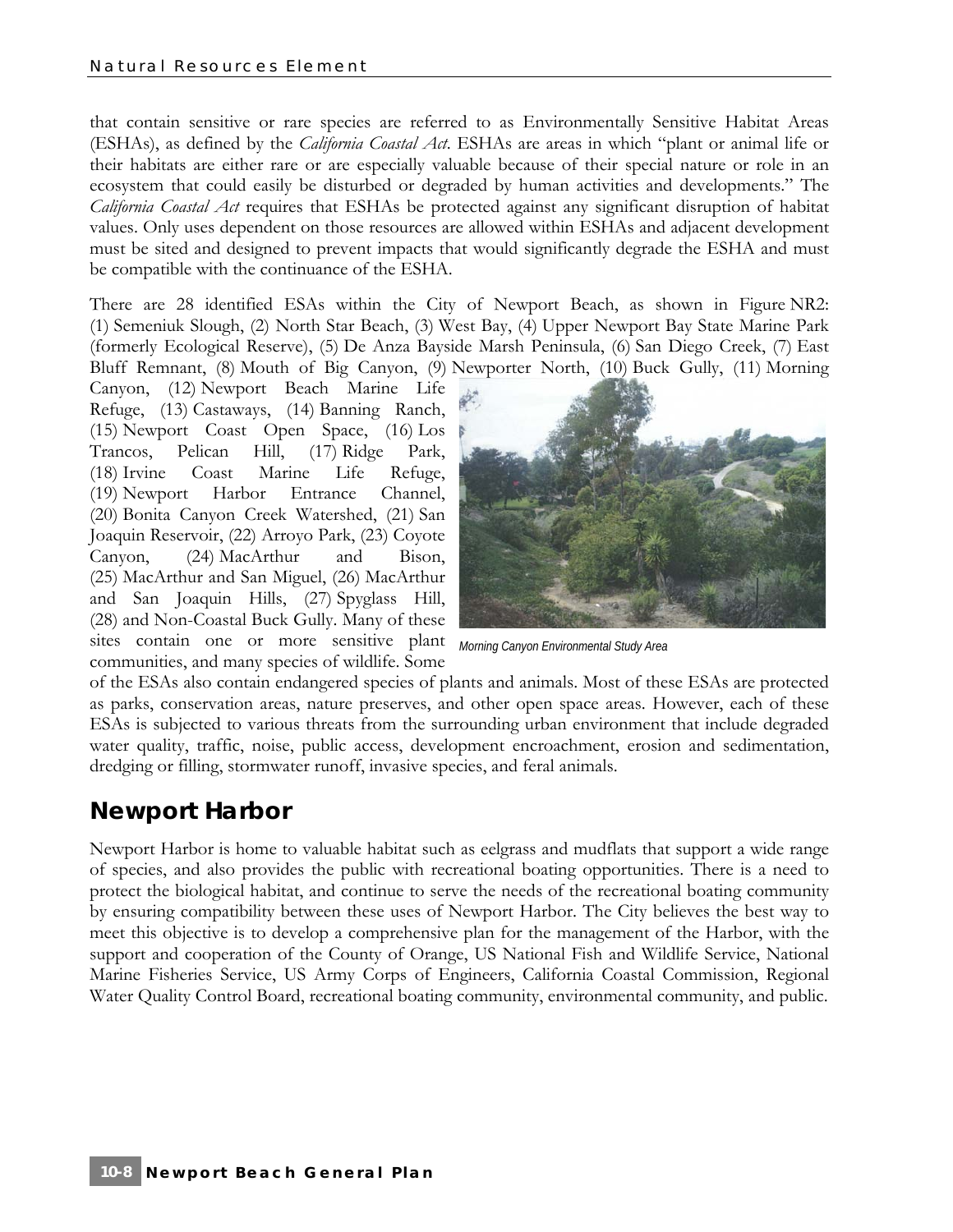# **Figure NR1 Biological Resources**

Pg 1—11x17 color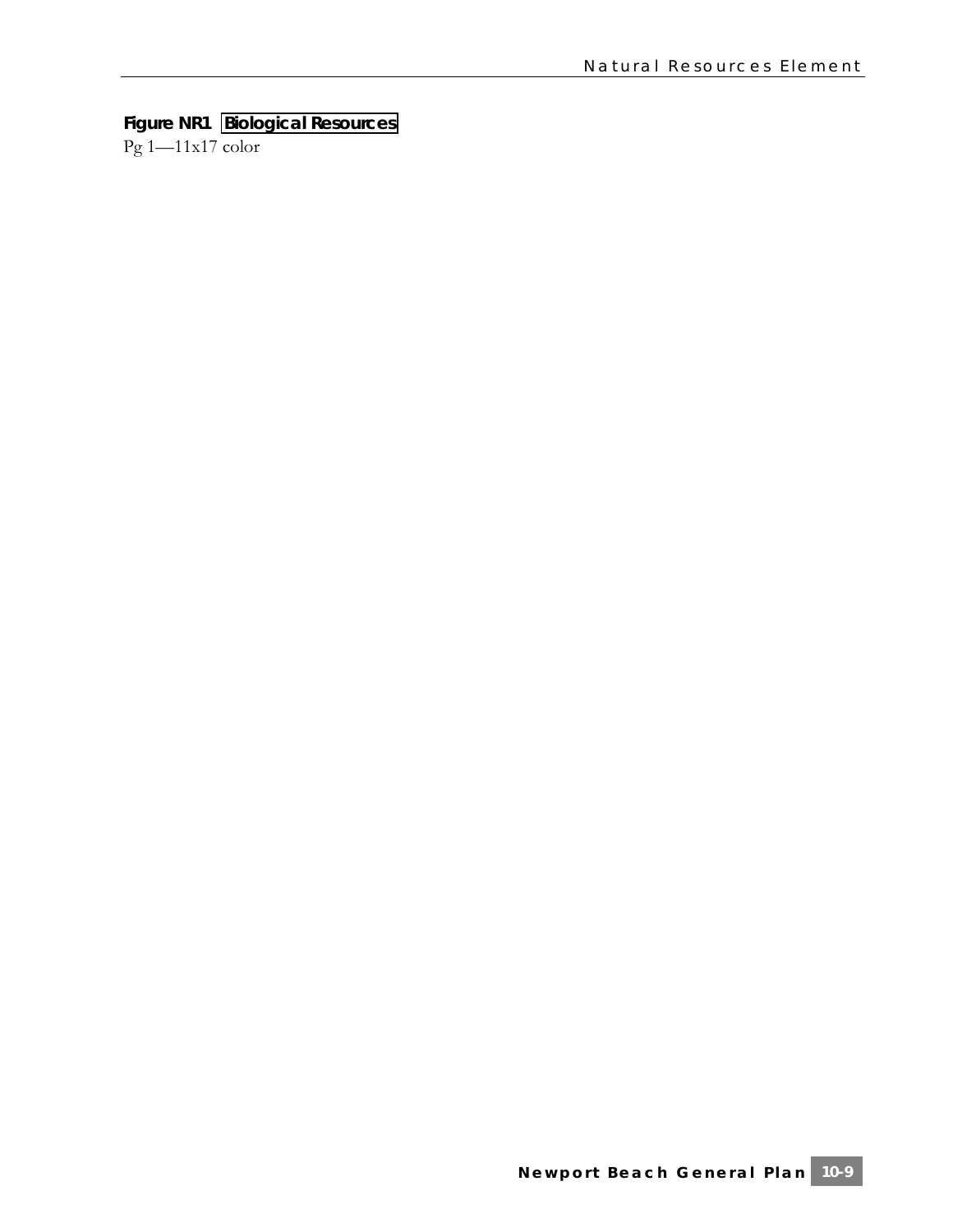# Pg 2—11x17 color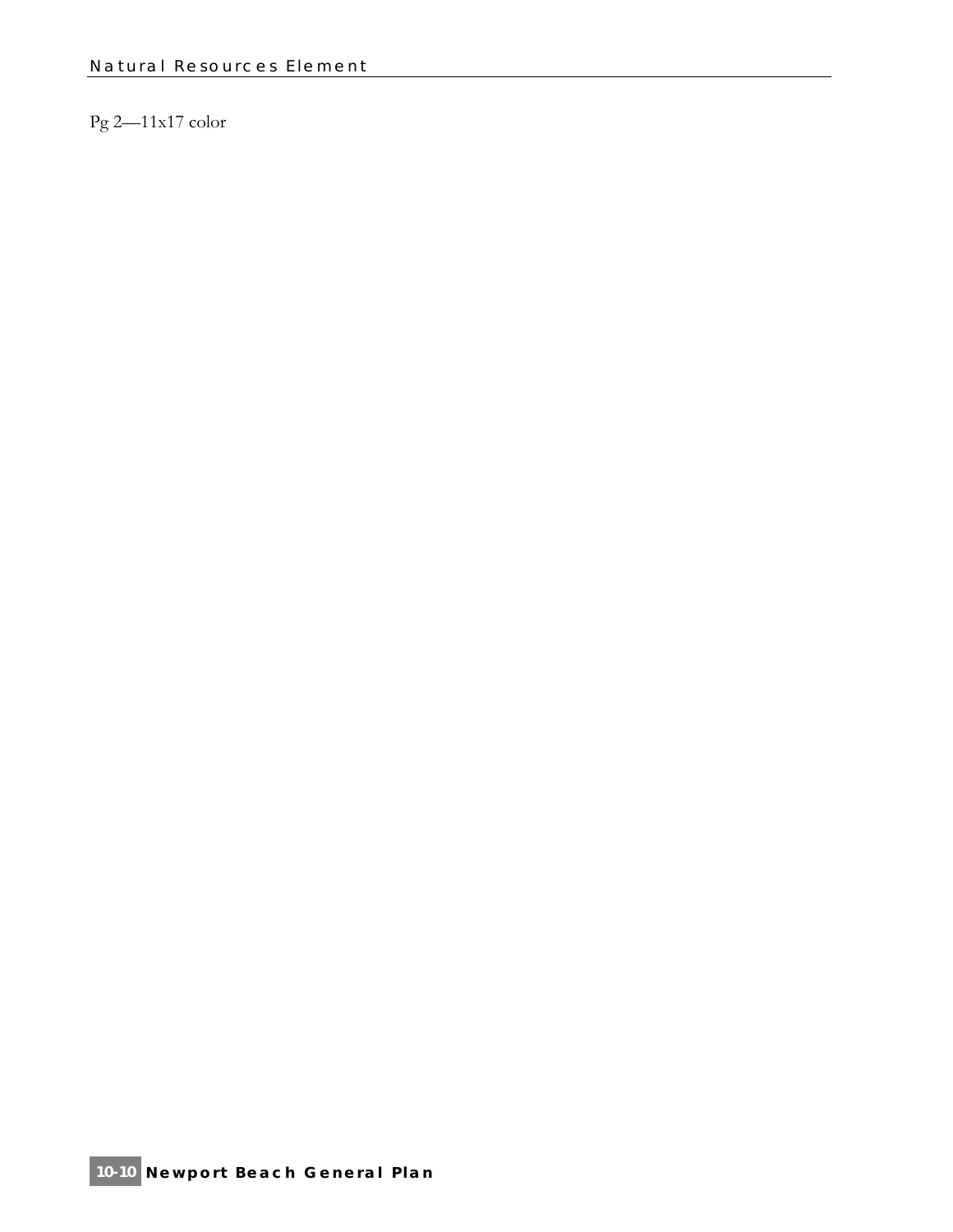# **Figure NR2 Environmental Study Areas**

Pg 1—11x17 color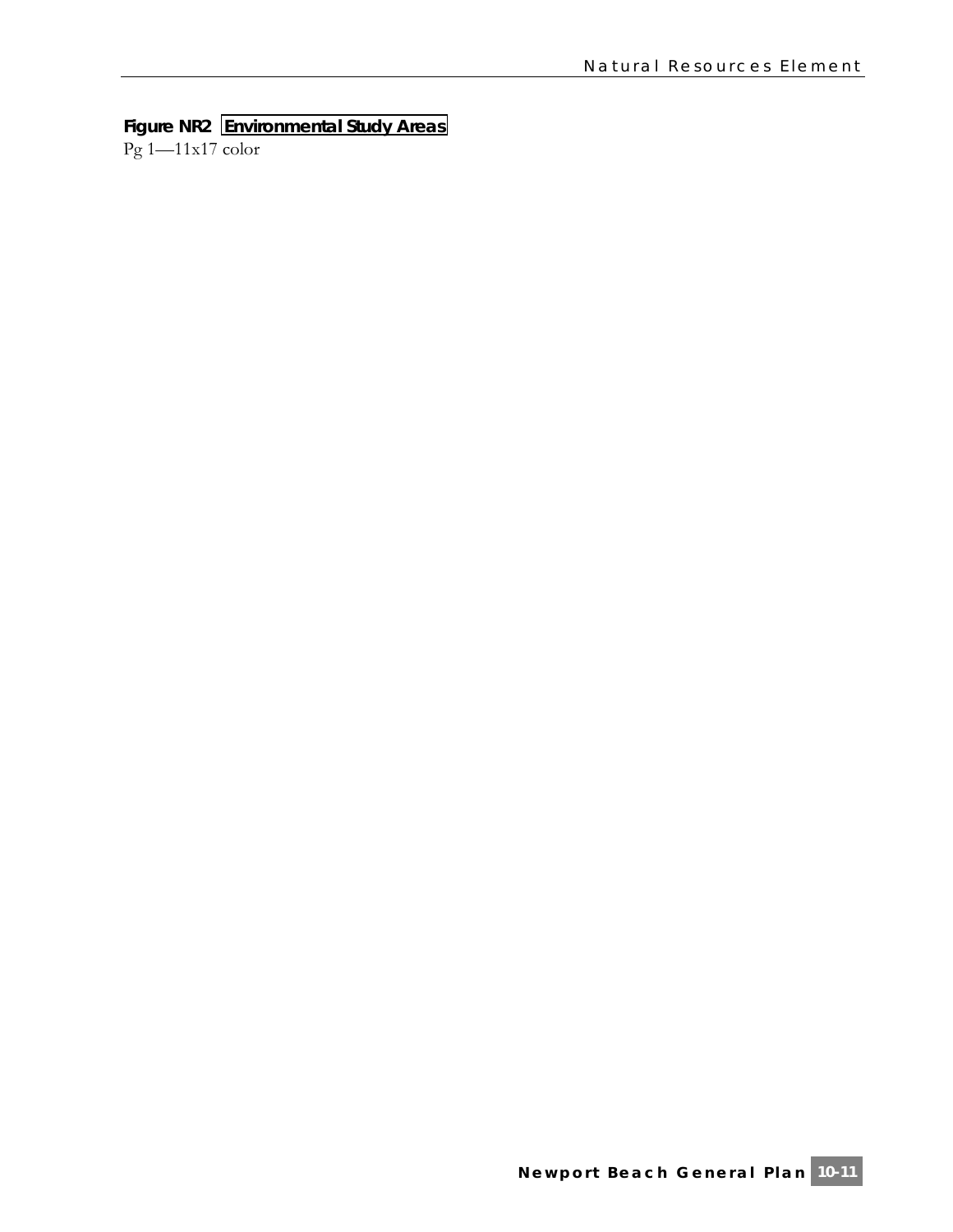# Pg 2—11x17 color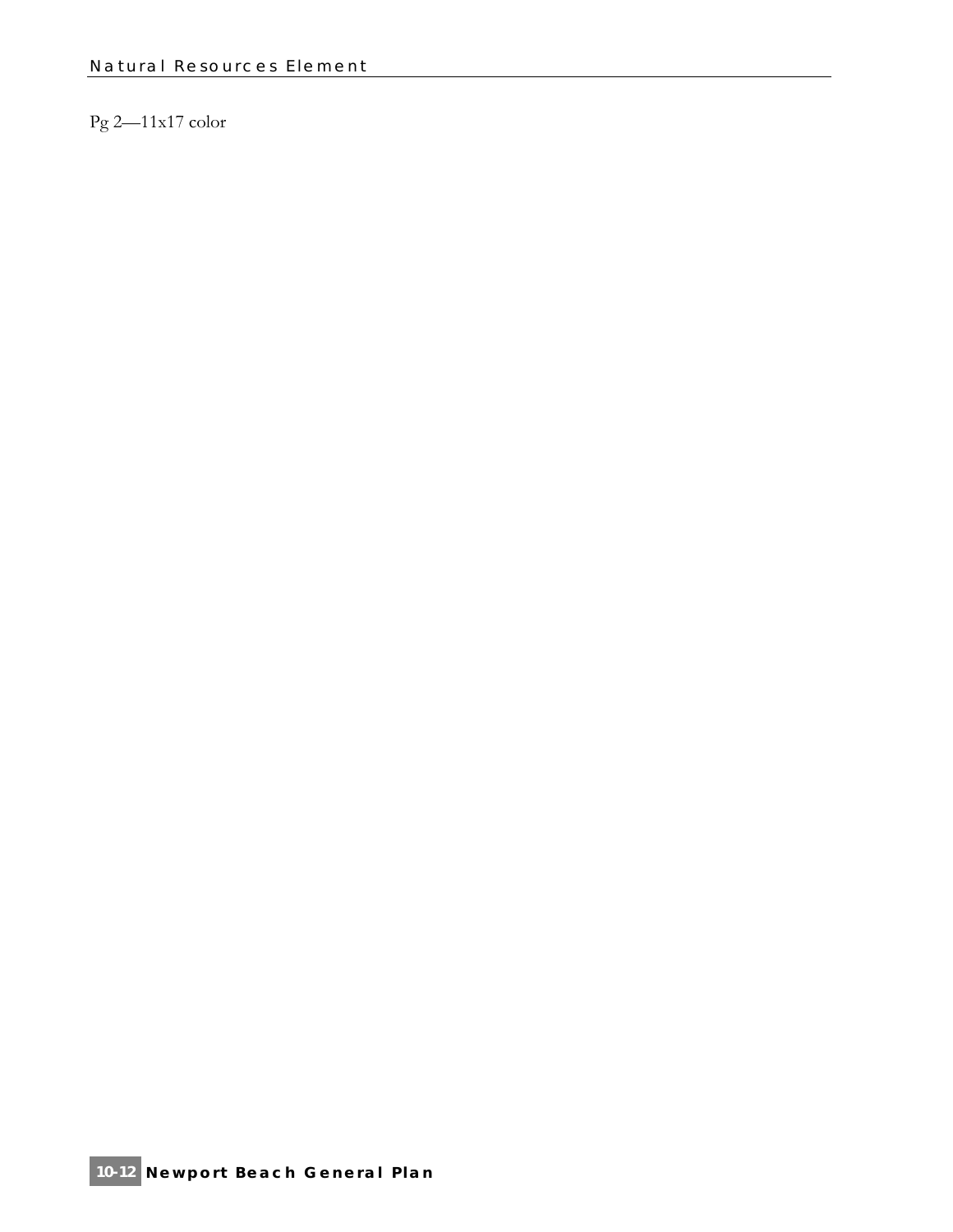# **Upper Newport Bay**

The City Council has consistently supported the concept of developing, in cooperation with CDFG and the County of Orange, a facility on Shellmaker Island that would serve as a center for water quality and ecosystem education as well as water quality testing and research. The proposed facility, Back Bay Science Center (BBSC), includes a County-operated water quality lab, facilities for CDFG personnel involved in the management of the Upper Newport Bay State Marine Park (formerly Ecological Reserve), space and exhibits for estuarine, ecosystem and water quality education and research programs, a wetland demonstration marsh and ecological interpretive stations. The City has taken the lead role in the planning, design and construction of the Back Bay Science Center using Oil Spill Settlement Proceeds designated for that purpose. The City, CDFG, County, and UCI have entered into a cooperative agreement that identifies the maintenance and operational responsibilities of the parties involved.

The Upper Newport Bay State Marine Park (formerly Ecological Reserve), one of few remaining estuaries in Southern California, is home to nearly 200 species of birds, including several endangered species, as well as numerous species of mammals, fish, and plants. It is an important stopover for migrating birds on the Pacific Flyway and up to 30,000 birds can be seen here on any day during the winter months. The Upper Newport Bay State Marine Park (formerly Ecological Reserve) is contiguous to 140 acres of County owned uplands on the north and northwest that was, in 2000, designated as the Upper Newport Bay Nature Preserve, which includes an educational facility known as the Muth Center. The State Marine Park and Nature Preserve are shown in Figure NR1.

The Upper Newport Bay State Marine Park (formerly Ecological Reserve) is an extremely valuable natural resource that must be carefully managed to *(a)* protect and enhance the habitat of the endangered species; *(b)* protect and enhance the various ecologies within and adjacent to the State Marine Park; *(c)* ensure that the public's access to and use of the State Marine Park does not adversely impact the flora or fauna; *(d)* maximize the public's understanding and awareness of the resource and recreational value of the State Marine Park; and *(e)* promote direct community involvement in resource protection and enhancement.

# **Natural Communities Conservation Plan (NCCP)**

In July of 1996, the City became a signatory agency in the Orange County Central-Coastal NCCP Subregional Plan. The plan covers nearly 38,000 acres in coastal southern California and is a collaboration of federal and state resource agencies, local governments, special districts, and private property owners. The NCCP uses a multi-species habitat conservation approach rather than a species specific approach resulting in the preservation of some of the most valuable native habitats while freeing other properties for development. As a signatory agency, the City is responsible for enforcing mitigation measures and other policies identified in the NCCP/Habitat Conservation Plan Implementation Agreement for properties located within the City Limit that are part of the NCCP Subregional Plan.

# OPEN SPACE RESOURCES

Open space may be defined as areas generally free from development or developed with low intensity uses. Open space is generally non-urban in character and may have utility for the following: park and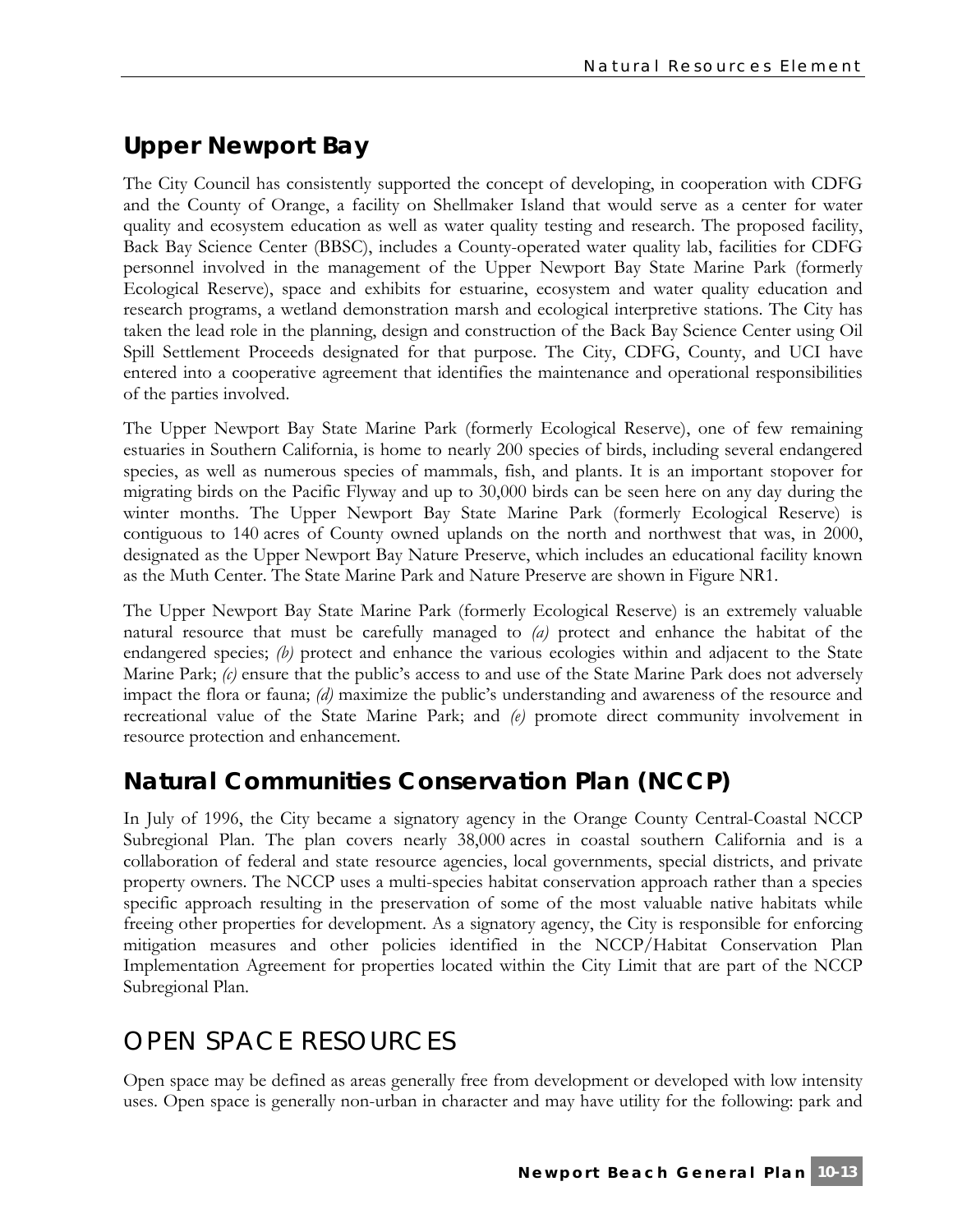recreation purposes; conservation of land, water, or other natural resources; or for historic or scenic purposes. Most of the City's open space resources are located along the coast and in the eastern half of the City. Newport Beach's open space resources consist of undeveloped areas such as the Environmental Study Areas as described above, the Newport Bay, and Newport Harbor. Other resources include the City's many undeveloped canyons and hillsides located primarily in the Newport Coast area. The beaches, parks, and the Crystal Cove State Park also represent some other open space resources. Some of these resources are not preserved as parks or dedicated open spaces; however, local, state, and federal regulations help protect, preserve, and restore lands containing hillsides, sensitive biological resources, coastal beaches, and sensitive coastal bluffs.



*Upper Newport Bay is an important open space resource for the City* 

# **Circulation and Improvement and Open Space Agreement (CIOSA)**

Some of the City's open space areas consist of dedicated lands through CIOSA. This agreement is between the City of Newport Beach and The Irvine Company, and has allowed building entitlements for The Irvine Company in exchange for payments of required proposed projects, an interest free loan, and land for open space and potential senior housing sites for the City. The amount of open space land dedication was substantially more than what would have been required under the City's Park Dedication Ordinance.

Six sites have been dedicated under CIOSA in Newport Beach, and include: Back Bay View Park, Newport Center Park (formerly Newport Village), Freeway Reservation, Upper Castaways, Harbor Cove, and Newporter Knoll Grant Deeds. Another site, located at Jamboree Road and MacArthur Boulevard will also be dedicated as open space upon issuance of a Certificate of Occupancy for the final CIOSA project.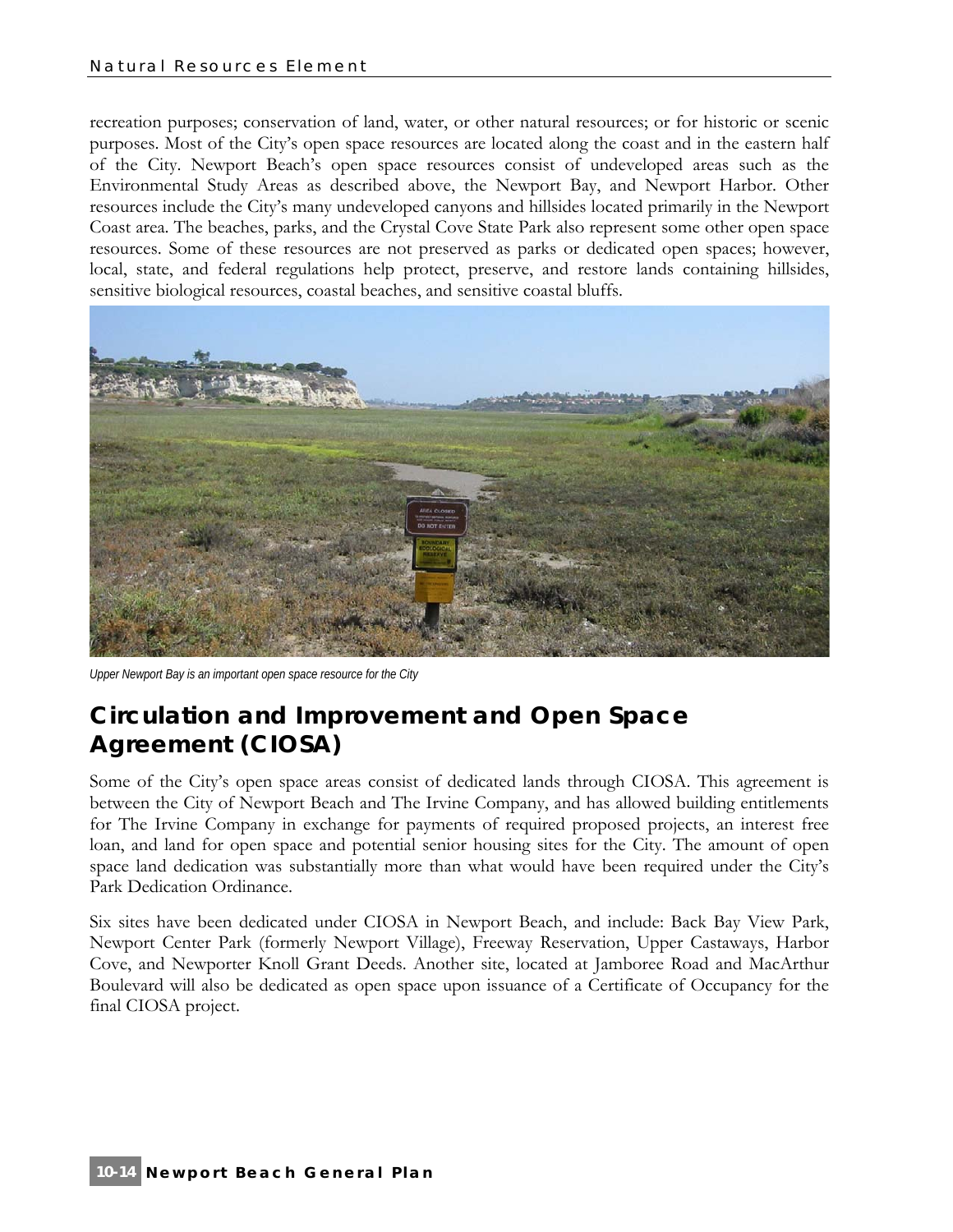# ARCHAEOLOGICAL AND PALEONTOLOGICAL RESOURCES

Fossils in the central Santa Ana Mountains represent the oldest formations in Orange County at 145 to 175 million years old. Changes in geological land formations over time, brought upon by tectonic activity, have resulted in a mix of aquatic and terrestrial fossils underlying the City. The Miocene-age rock units (26 million years ago [mya] to 7 mya), particularly in the Newport Coast area, are considered to be of high-order paleontological significance (6 to 9 on a scale of 1 to 10).

Other deposits found in the Newport Beach area include a variety of marine mammals, sea birds, mollusks, and a variety of vertebrate animals typically associated with the Ice Age (2.5 mya to 15,000 years ago). Local paleontological sites, particularly near the Castaways, have yielded fossils of Ice Age horses, elephants, bison, antelopes, and dire wolves. Also, a number of localities in the portions of the Vaqueros formation that underlie the Newport Coast area have yielded a variety of invertebrate and vertebrate fossils, and are also considered to be of high-order paleontological significance. Other areas with significant fossils and known paleontological deposits include the Banning Ranch area, which contains at least fourteen documented sites of high significance, and Fossil Canyon, in the North Bluffs area, which is considered a unique paleontological locality.

Newport Beach also contains many significant archaeological sites. The Upper Newport Bay area has yielded some evidence for the earliest human occupation of Orange County and date to about 9,500 years before present. Over fifty sites have been documented in the Newport Beach area, including the Newport Coast area and Banning Ranch, many yielding substantial information regarding the prehistory of the City and County, and have included human burials. At least two and possibly three distinct cultural groups inhabited the area, including the Tongva and Acjachemem tribes, although the boundaries of their tribal territories are unclear.

# MINERAL RESOURCES

Historically, drilling for oil in this part of Orange County began as early as 1904, and oil production became the primary mineral extraction activity in and around the City. Two separate production and reserve areas exist within the City's Sphere of Influence: Newport Oil Field, which lies under the Pacific Ocean but has land-based tanks and extraction pumps just outside the municipal boundary in west Newport and West Newport Oil Field, which is located in the Banning Ranch area. The Newport Oil Field is estimated to have oil reserves of approximately 35 million barrels (Mbbl) and produces approximately 39.2 thousand cubic feet of gas per year. The West Newport oil field produces approximately 16.8 thousand cubic feet of gas per year with a daily production per oil well of approximately 4 bbl/d and a yearly production of approximately 107 thousand bbl/d.

The concentration of active wells lies within the West Newport and Newport production areas. As of 2002, there were approximately 65 wells (plus four injection wells) producing oil and natural gas in the Newport production area, 3 methane gas collection/recovery systems designed to reduce noxious odor on the Hoag Hospital Campus and Pacific Coast Highway in the Newport production area, and 65 oil wells in the West Newport area (out of 862 total wells). Of the 65 wells in the West Newport area, 15 are directionally drilled (not counting the one injection well) to extract oil from the offshore Newport oil field and are operated by the City, 48 are operated by West Newport Oil Company (29 of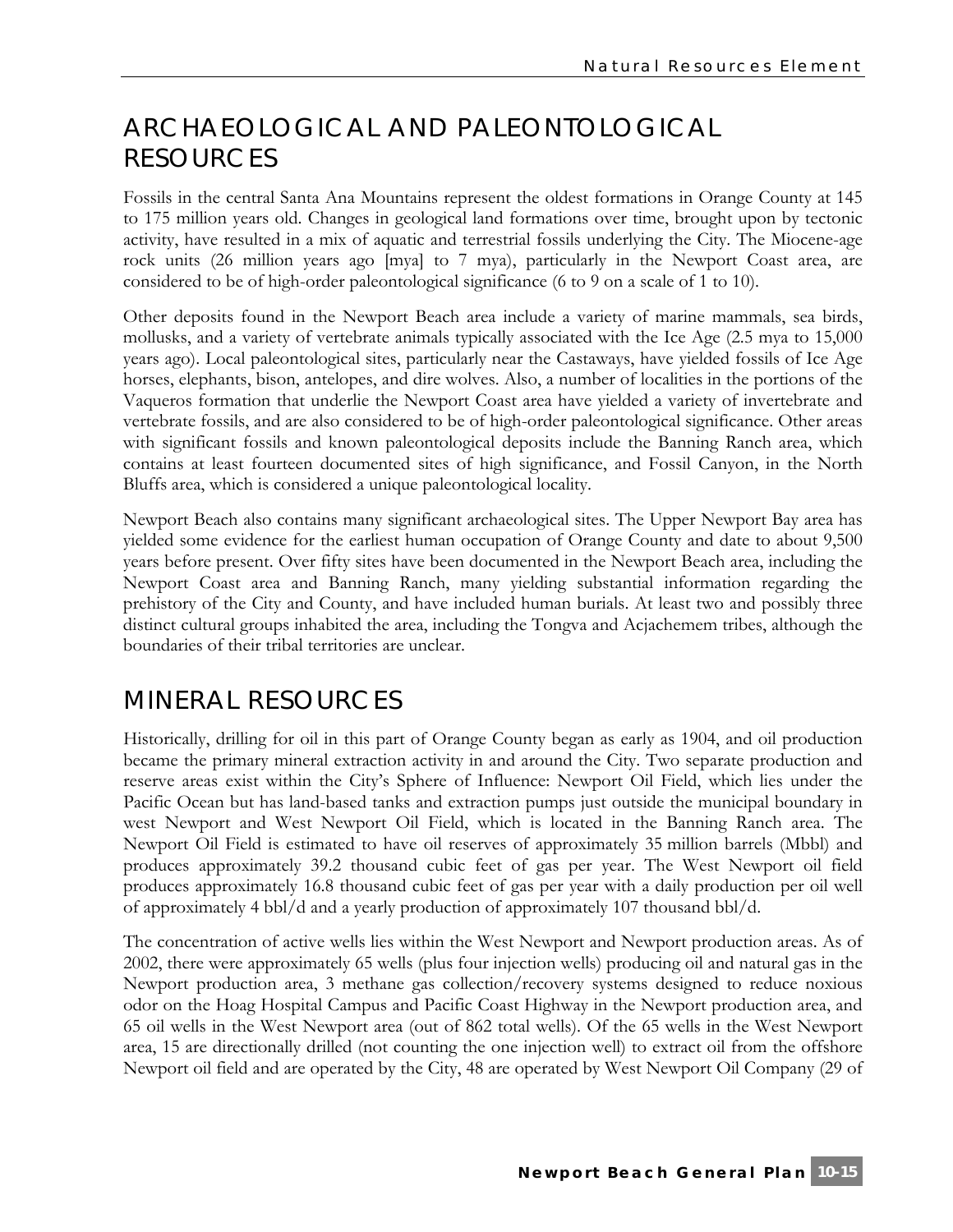which are not currently used for production but have not been abandoned (classified as "shut in")), and 2 by South Coast Oil.

Thirty-three abandoned oil wells are located in numerous sites throughout the City, concentrated along the northwest boundary. Additionally, other than oil and gas resources, there is no active mining within the Newport Beach area. Mineral Resource Zones (MRZ) within the City are either classified as containing no significant mineral deposits (MRZ-1), or the significance of mineral deposits has not been determined (MRZ-3).

Section 1401 of the City's Charter does not allow new drilling, or production or refining of oil, gas, or other hydrocarbon substances within the City. However, the Section does not prohibit these activities within any area annexed to the City after the effective date of the Charter if these activities were already in operation. The City's Charter and Municipal Codes do allow for slant drilling activities for oil, gas, tar, and other hydrocarbon substances within a designated area of Newport Beach.

# VISUAL RESOURCES

Visual resources are an important component of the quality of life of any geographic area. The City of

Newport Beach is located in a unique and dynamic physical setting and enjoys views of the rolling green hills of Crystal Cove State Park to the east, and spectacular ocean views to the southwest, including those of the open waters of the ocean and bay, sandy beaches, rocky shores, wetlands, canyons, and coastal bluffs. From higher elevations within the City, views to the north include the rolling hills of the San Joaquin Corridor, and in the distance, the Santa Ana Mountains.

The West Bay Environmental Study Area contributes to the visual resources of Newport Beach. Specifically, the City's habitat areas and open spaces are among the contributing visual



*The West Bay Environmental Study Area contributes to the visual resources of Newport Beach* 

resources, including the Semeniuk Slough, North Star Beach, West Bay, Upper Newport Bay State Marine Park (formerly Ecological Reserve) and DeAnza/Bayside Marsh Peninsula, and San Diego Creek. Coastal views are also provided from a number of streets and highways and, due to the grid street pattern in West Newport, Balboa Peninsula, Balboa Island, and Corona del Mar, many northsouth tending streets provide view corridors to the ocean and bay.

Coastal canyons and gullies in the eastern portion of the City known as the Newport Coast/Ridge area, typify the topographic landforms that render significant views of the City, including Buck Gully, Morning Canyon, Los Trancos, Muddy Canyon, and Pelican Hill. The City's coastal bluffs along the shoreline, facing the wetlands, and surrounding Upper Newport Bay are also important scenic resources. Other valuable resources include the City's more than 441 acres of parkland and passive open space, including the Crystal Cove State Park, and State Route 1, which is identified as Eligible for State Scenic Highway designation.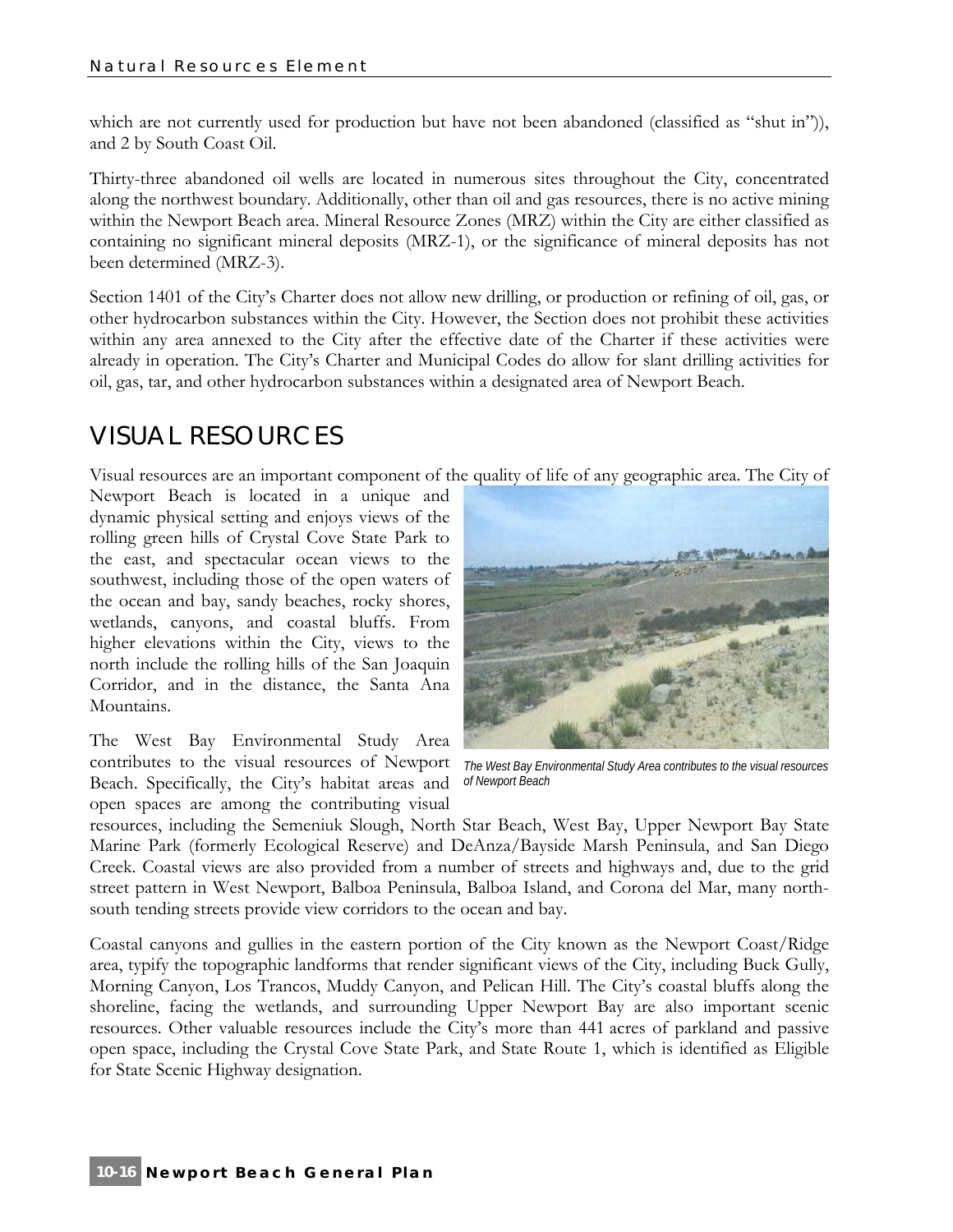The City has historically been sensitive to the need to protect and provide access to these scenic resources and has developed a system of public parks, piers, trails, and viewing areas. The City's development standards, including bulk and height limits in the area around the bay, have helped preserve scenic views and regulate the visual and physical mass of structures consistent with the unique character and visual scale of Newport Beach. Located throughout Newport Beach, the City's many small "view parks" are intentionally designed to take advantage of significant views. In addition, the City provides policies in the Municipal Code and Local Coastal Plan that protect public views, which is defined as views from public vantage points. As for the City's coastal and other bluffs, while many have been preserved as parkland and other open space, most have been subdivided and developed over the years, including Newport Heights, Cliff Haven, Irvine Terrace, and Corona Del Mar.

# ENERGY CONSERVATION

Natural Gas. Southern California Gas Company (SCG) provides natural gas service for the City. Natural gas is a "fossil fuel" and is a non-renewable resource. Most of the major natural gas transmission pipelines within the City are owned and operated by SCG. SCG has the capacity and resources to deliver gas except in certain situations that are noted in state law. As development occurs, SCG will continue to extend its service to accommodate development and supply the necessary gas lines.

Electricity. Electricity is provided on an as-needed basis to customers within existing structures in the City. Southern California Edison Company (SCE) is the distribution provider for electricity in Newport Beach. Currently, SCE has no immediate plans for expansion of infrastructure, as most of the City is built out. However, every year SCE expands and improves existing facilities according to demand.

# **Goals and Policies**

# **Water Supply**

**Goal** 

# **NR 1**

Minimized water consumption through conservation methods and other techniques.

# **Policies**

### **NR 1.1 Water Conservation in New Development**

Enforce water conservation measures that limit water usage, prohibit activities that waste water or cause runoff, and require the use of water–efficient landscaping and irrigation in conjunction with new construction projects. *(Imp 2.1, 7.1, 17.1)*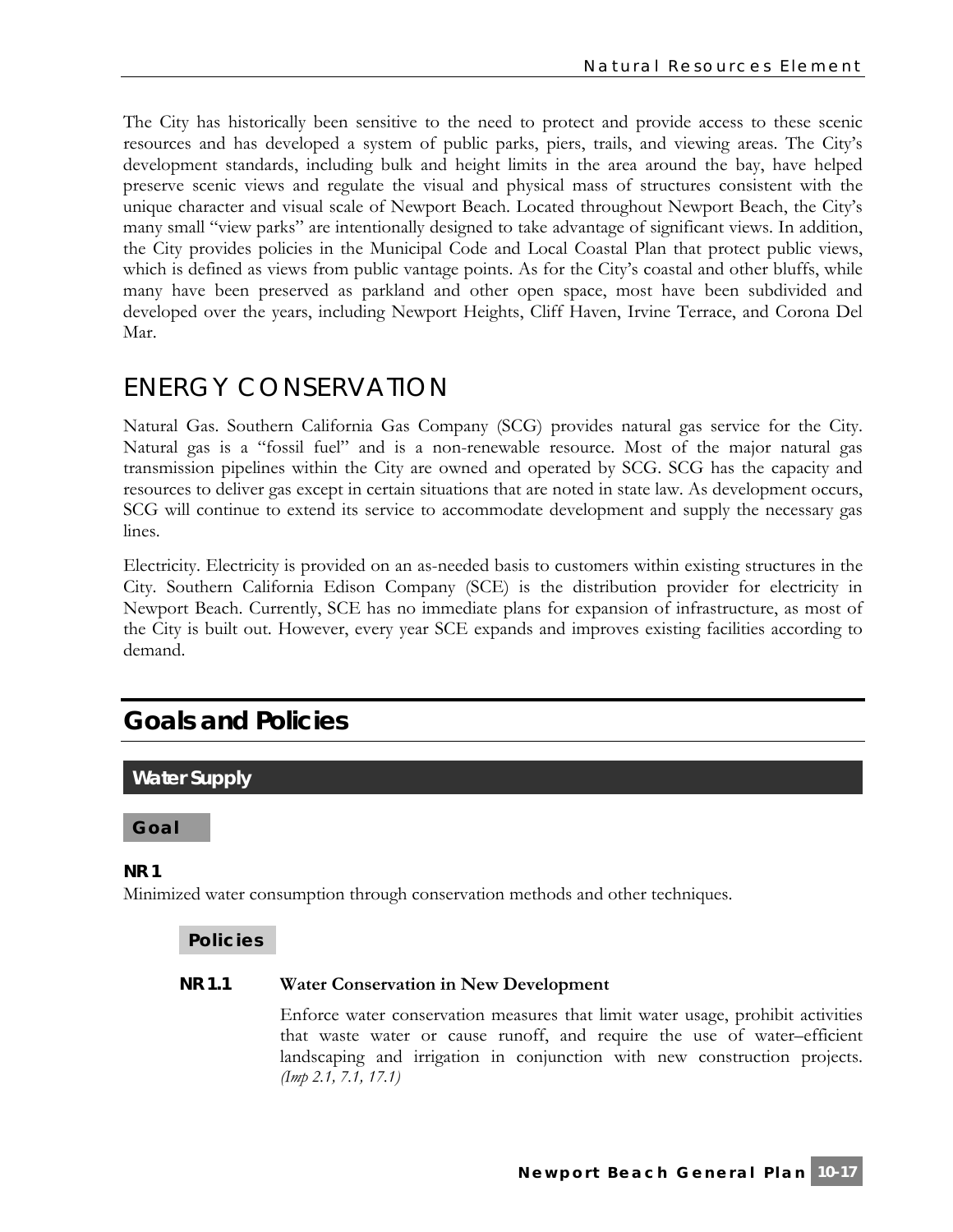# **NR 1.2 Use of Water Conserving Devices**

Establish and actively promote use of water conserving devices and practices in both new construction and major alterations and additions to existing buildings. This can include the use of rainwater capture, storage, and reuse facilities. *(Imp 6.1, 7.1, 17.1)*

# **NR 1.3 Tiered Water Rates**

Explore the appropriateness of implementing tiered water rates. *(Imp 17.1)*

# **NR 1.4 Alternative Conservation Measures**

Explore implementation of alternative conservation measures and technology as they become available. *(Imp 7.1, 17.1, 18.1)*

# **NR 1.5 Education**

Establish educational programs on water conservation. *(Imp 17.1, 29.1)*

# **NR 1.6 Services for Lower Income Households**

New developments which provide housing for lower income households that help meet regional needs shall have priority for the provision of available and future resources or services, including water and sewer supply and services. (HE 2.2.8) *(Imp 17.1)*

#### **Goal**

# **NR 2**

Expanded use of alternative water sources to provide adequate water supplies for present uses and future growth.

#### **Policies**

#### **NR 2.1 Recycled Water Use**

Increase the use of recycled water in the City by continuing to provide financial incentives, staff assistance, and training opportunities for customers, and expand recycled water infrastructure and programs, when feasible. *(Imp 17.1)*

#### **NR 2.2 Advanced Water Treatment Processes**

Use alternative water sources for the City's water supply by implementing advanced water treatment processes such as brackish groundwater and seawater desalination programs, when feasible. *(Imp 17.1)*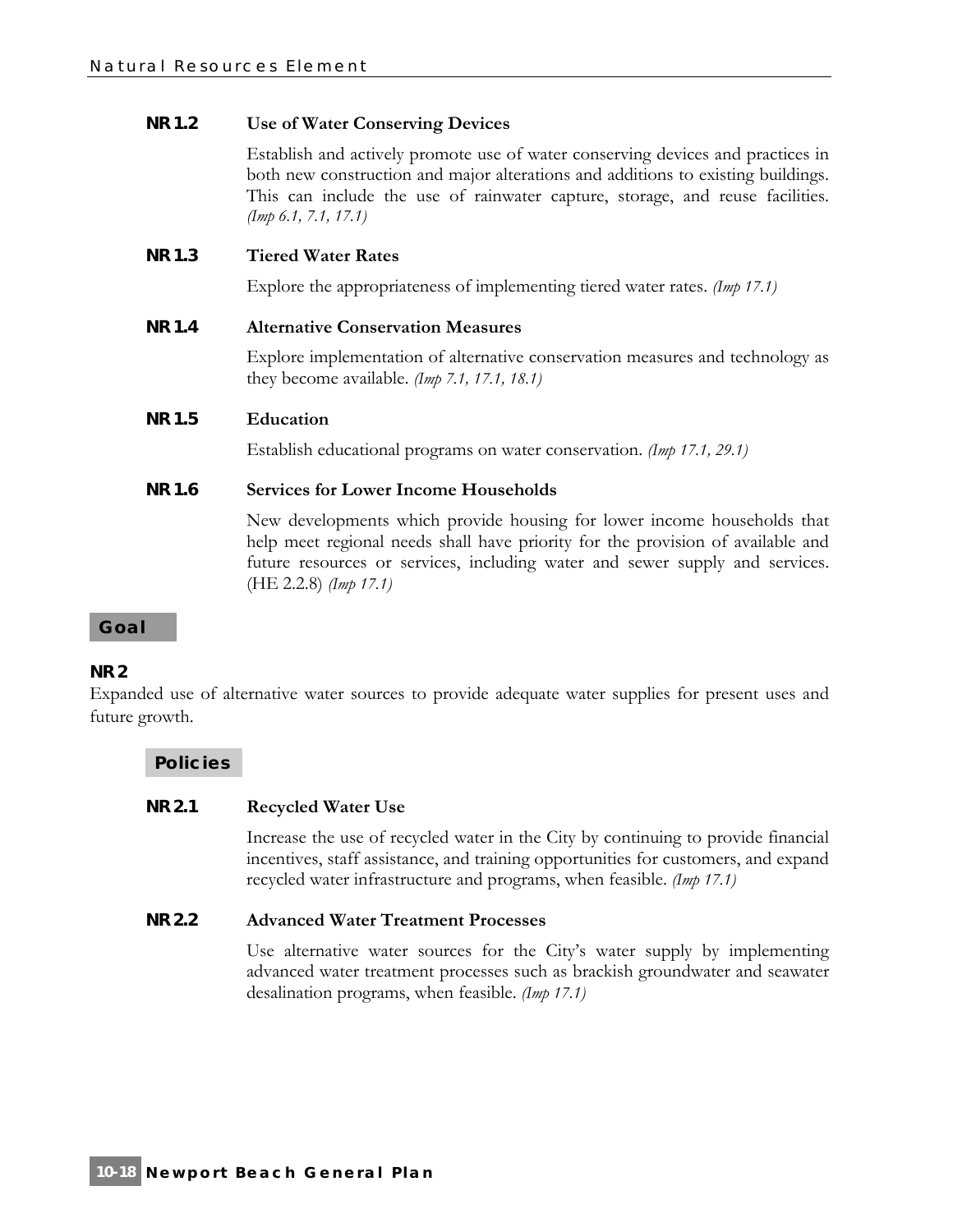# **Water Quality**

#### **Goal**

#### **NR 3**

Enhancement and protection of water quality of all natural water bodies, including coastal waters, creeks, bays, harbors, and wetlands. (Goal HB 8)

#### **Policies**

#### **NR 3.1 Chemical Uses Impacting Water Quality**

Support regulations limiting or banning the use insecticides, fertilizers, and other chemicals which are shown to be detrimental to water quality. (Policy HB 8.1) *(Imp 6.1, 17.1)*

#### **NR 3.2 Water Pollution Prevention**

Promote pollution prevention and elimination methods that minimize the introduction of pollutants into natural water bodies. (Policy HB 8.2) *(Imp 6.1, 8.1, 17.1, 18.1, 19.1)*

#### **NR 3.3 Ground Water Contamination**

Suspend activities and implement appropriate health and safety procedures in the event that previously unknown groundwater contamination is encountered during construction. Where site contamination is identified, implement an appropriate remediation strategy that is approved by the City and the state agency with appropriate jurisdiction. (Policy HB 8.3) *(Imp 6.1)*

#### **NR 3.4 Storm Drain Sewer System Permit**

Require all development to comply with the regulations under the City's municipal separate storm drain system permit under the National Pollutant Discharge Elimination System. (Policy HB 8.4) *(Imp 8.1, 19.1)*

#### **NR 3.5 Natural Water Bodies**

Require that development does not degrade natural water bodies. (Policy HB 8.5) *(Imp 6.1, 19.1)*

#### **NR 3.6 Watershed Runoff Quality Control**

Represent Newport Beach by participating in watershed-based runoff reduction, water quality control, and other planning efforts with the California Regional Water Quality Control Board (RWQCB), the County of Orange, and upstream cities. Promote regulation of upstream dischargers (cities, Orange County, residential and commercial uses) in the San Diego Creek and Santa Ana/Delhi Channel watersheds. (Policy HB 8.6) *(Imp 14.3, 14.16)*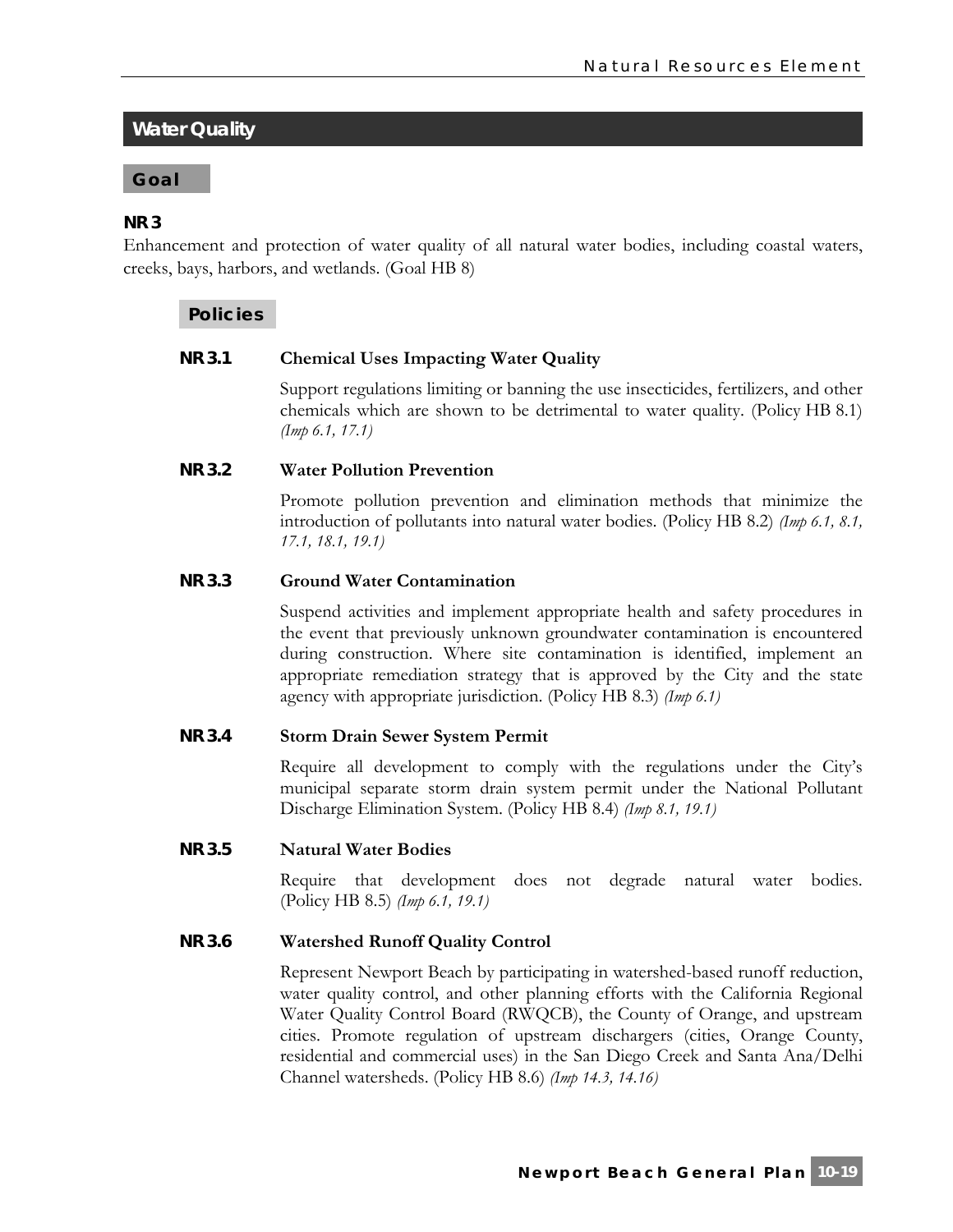# **NR 3.7 Newport Beach Water Quality Ordinance**

Update and enforce the Newport Beach Water Quality Ordinance. (Policy HB 8.7) *(Imp 8.1)*

#### **NR 3.8 Permit Review Process**

Develop and maintain a water quality checklist to be used in the permit review process to assess potential water quality impacts. (Policy HB 8.8) *(Imp 17.1)*

# **NR 3.9 Water Quality Management Plan**

Require new development applications to include a Water Quality Management Plan (WQMP) to minimize runoff from rainfall events during construction and post-construction. (Policy HB 8.9) *(Imp 7.1)*

# **NR 3.10 Best Management Practices**

Implement and improve upon Best Management Practices (BMPs) for residences, businesses, development projects, and City operations. (Policy HB 8.10) *(Imp 8.1, 17.1, 18.1, 19.1)*

# **NR 3.11 Site Design and Source Control**

Include site design and source control BMPs in all developments. When the combination of site design and source control BMPs are not sufficient to protect water quality as required by the National Pollutant Discharge Elimination System (NPDES), structural treatment BMPs will be implemented along with site design and source control measures. (Policy HB 8.11) *(Imp 7.1)*

#### **NR 3.12 Reduction of Infiltration**

Include equivalent BMPs that do not require infiltration, where infiltration of runoff would exacerbate geologic hazards. (Policy HB 8.12) *(Imp 6.1, 19.1)*

#### **NR 3.13 Natural Wetlands**

Promote the use of natural wetlands to improve water quality. (Policy HB 8.13) *(Imp 6.1, 19.1)*

#### **NR 3.14 Runoff Reduction on Private Property**

Retain runoff on private property to prevent the transport of pollutants into natural water bodies, to the maximum extent practicable. (Policy HB 8.14) *(Imp 17.1)*

#### **NR 3.15 Street Drainage Systems**

Require all street drainage systems and other physical improvements created by the City, or developers of new subdivisions, to be designed, constructed, and maintained to minimize adverse impacts on water quality. Investigate the possibility of treating or diverting street drainage to minimize impacts to water bodies. (Policy HB 8.15) *(Imp 7.1)*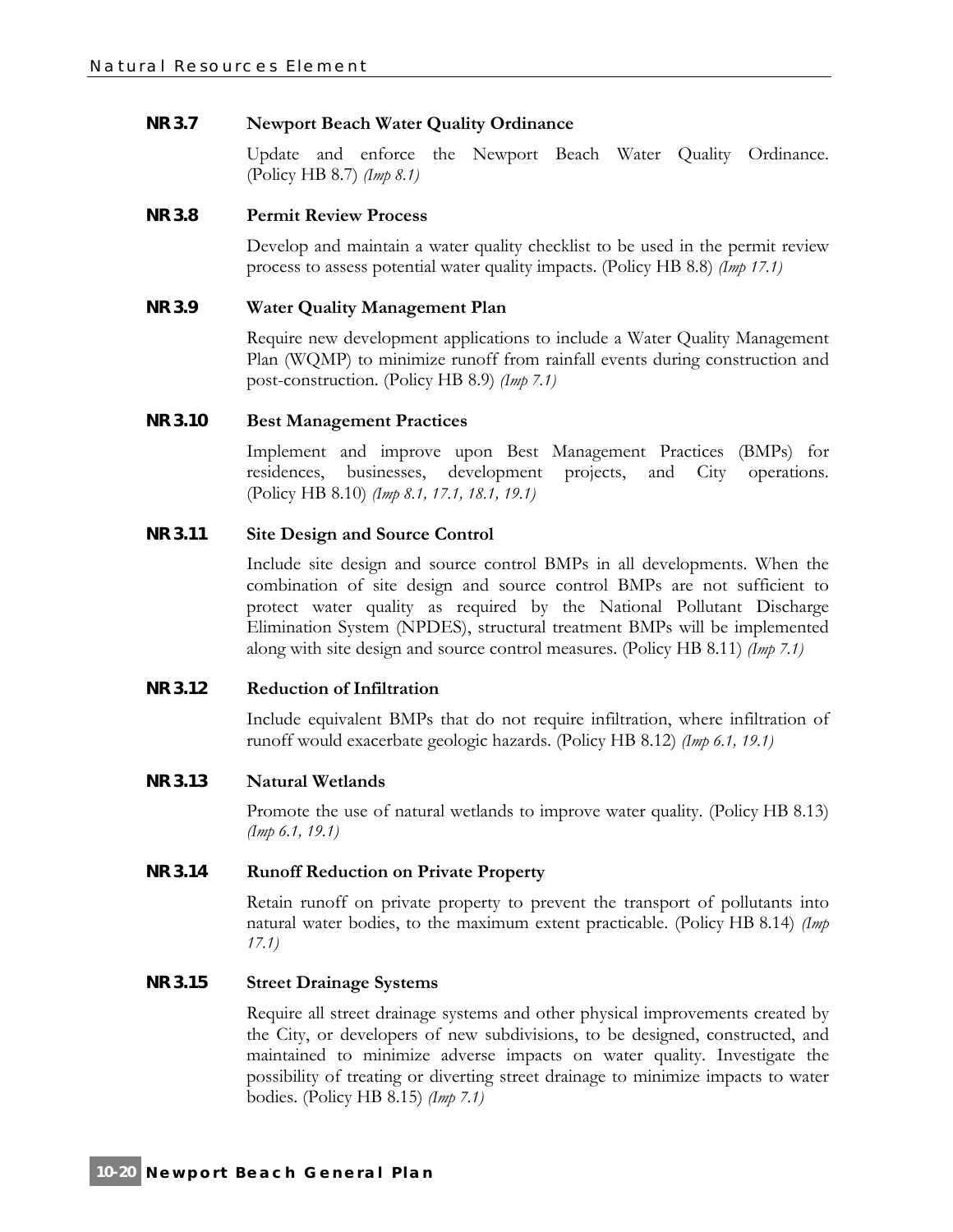# **NR 3.16 Siting of New Development**

Require that development be located on the most suitable portion of the site and designed to ensure the protection and preservation of natural and sensitive site resources that provide important water quality benefits. (Policy HB 8.16) *(Imp 2.1, 6.1)*

# **NR 3.17 Parking Lots and Rights-of-Way**

Require that parking lots and public and private rights-of-way be maintained and cleaned frequently to remove debris and contaminated residue. (Policy HB 8.17) *(Imp 2.1)*

# **NR 3.18 Water Quality Education**

Effectively communicate water quality education to residents and businesses, including the development of a water quality testing lab and educational exhibits at various educational facilities. (Policy HB 8.18) *(Imp 29.1)*

# **NR 3.19 Natural Drainage Systems**

Require incorporation of natural drainage systems and stormwater detention facilities into new developments, where appropriate and feasible, to retain stormwater in order to increase groundwater recharge. (Policy HB 8.19) *(Imp 6.1)*

#### **NR 3.20 Impervious Surfaces**

Require new development and public improvements to minimize the creation of and increases in impervious surfaces, especially directly connected impervious areas, to the maximum extent practicable. Require redevelopment to increase area of pervious surfaces, where feasible. (Policy HB 8.20) *(Imp 6.1, 7.1)*

#### **NR 3.21 Animal Impacts on Water Quality**

Limit feeding animals and depositing food or fish parts in Newport Bay. (Policy HB 8.22) *(Imp 8.1, 21.1)*

#### **NR 3.22 Water Quality Study**

Retain qualified and objective water quality consultants to thoroughly review all scopes of work for any proposed water quality study: *(a)* to be conducted, sponsored or considered by the Watershed Management Committee (or any subcommittee or successor entity) in making any decision affecting water quality in Newport Beach; *(b)* related to water quality in the San Diego Creek and Santa Ana/Delhi Channel watersheds; and *(c)* that is relevant to any aspect of the establishment or enforcement of any order of the RWQCB including the Total Maximum Daily Loads (TMDL) for Upper Newport Bay. (Policy HB 7.6) *(Imp 8.1, 17.1)*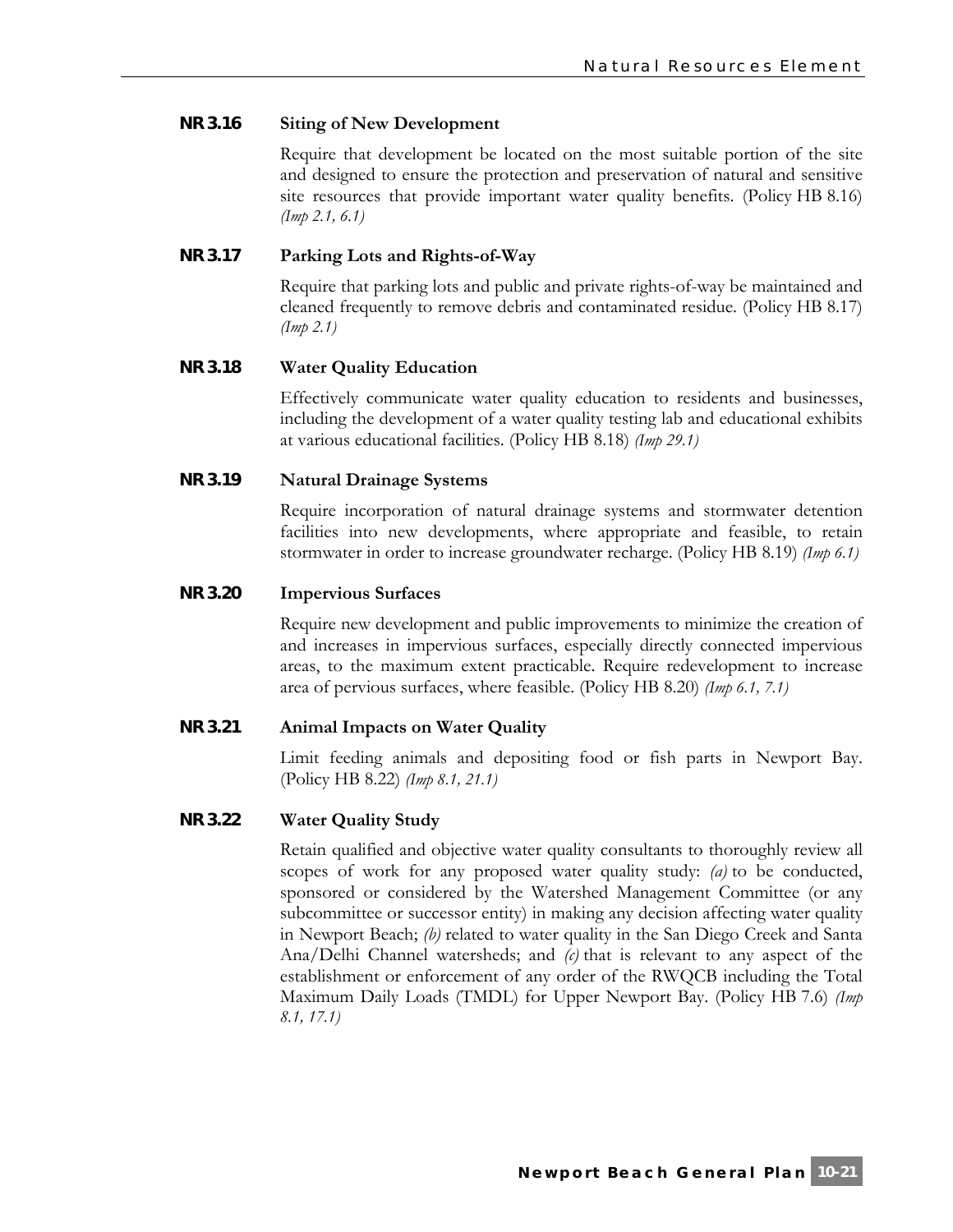#### **Goal**

#### **NR 4**

Maintenance of water quality standards through compliance with the total maximum daily loads (TMDLs) standards.

**Policies** 

#### **NR 4.1 Total Maximum Daily Loads**

Develop and implement the TMDLs established by the RWQCB, Santa Ana Region and guided by the Newport Bay Watershed Executive Committee (WEC). *(Imp 6.1, 17.1, 18.1, 19.1)*

#### **NR 4.2 Funding for Restoration and Dredging Projects**

Secure funding for the Upper Newport Bay Ecosystem Restoration Project and long-term funding for successor dredging projects for Upper and Lower Newport Bay. *(Imp 14.3, 14.7, 14.11, 14.12)*

#### **NR 4.3 Restore Natural Hydrologic Conditions**

Preserve, or where feasible, restore natural hydrologic conditions such that downstream erosion, natural sedimentation rates, surface flow, and groundwater recharge function near natural equilibrium states. *(Imp 6.1, 14.11, 14.3, 19.1)*

#### **NR 4.4 Erosion Minimization**

Require grading/erosion control plans with structural BMPs that prevent or minimize erosion during and after construction for development on steep slopes, graded, or disturbed areas. *(Imp 6.1)*

#### **Goal**

#### **NR 5**

**Sanitary Sewer Outflows**—Minimal adverse effects to water quality from sanitary sewer outflows.

**Policies** 

#### **NR 5.1 City Sewer Management and Master Plans**

Implement the Sewer System Management Plan and the Sewer Master Plan. *(Imp 18.1)*

#### **NR 5.2 Waste Discharge Permits**

Require waste discharge permits for all food preparation facilities that produce grease. *(Imp 18.1)*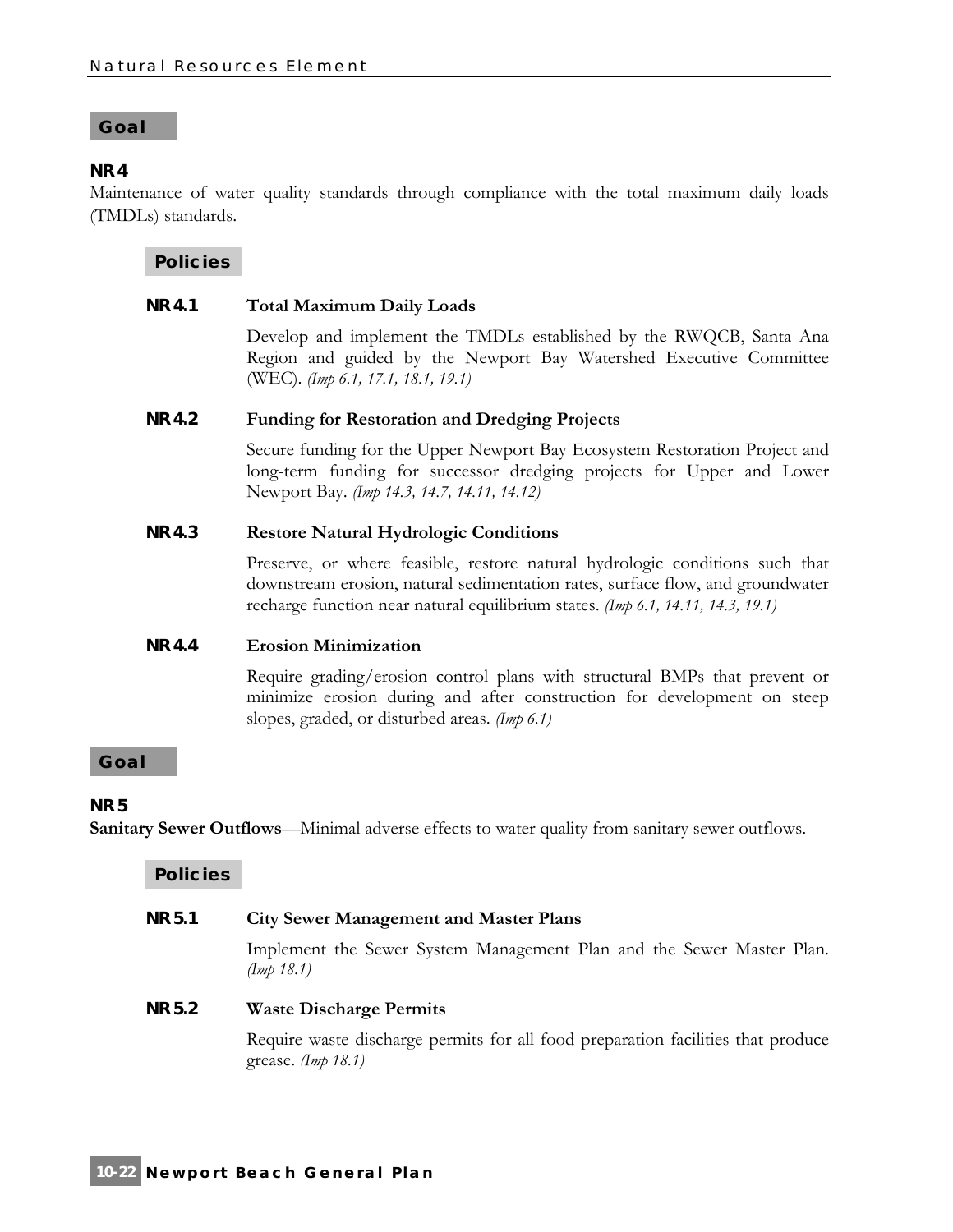# **NR 5.3 Sewer Pump Stations**

Renovate all older sewer pump stations and install new plumbing according to most recent standards. *(Imp 18.1)*

#### **NR 5.4 Waste Discharge Permits**

Comply with the RWQCB's Waste Discharge Requirements (WDRs) associated with the operation and maintenance of the City's sewage collection system. *(Imp 18.1)*

# **Air Quality**

#### **Goal**

# **NR 6**

Reduced mobile source emissions.

# **Policies**

# **NR 6.1 Walkable Neighborhoods**

Provide for walkable neighborhoods to reduce vehicle trips by siting amenities such as services, parks, and schools in close proximity to residential areas. *(Imp 1.2, 2.1)*

#### **NR 6.2 Mixed-Use Development**

Support mixed-use development consisting of commercial or office with residential uses in accordance with the Land Use Element that increases the opportunity for residents to live in proximity to jobs, services, and entertainment. *(Imp 1.2, 2.1)*

#### **NR 6.3 Vehicle-Trip Reduction Measures**

Support measures to reduce vehicle-trip generation such as at-work day care facilities, and on-site automated banking machines. *(Imp 1.2, 2.1)*

#### **NR 6.4 Transportation Demand Management Ordinance**

Implement the Transportation Demand Management (TDM) Ordinance, which promotes and encourages the use of alternative transportation modes, and provides those facilities such as bicycle lanes that support such alternate modes. *(Imp 7.3, 16.8, 16.11)*

# **NR 6.5 Local Transit Agency Collaboration**

Collaborate with local transit agencies to: develop programs and educate employers about employee rideshare and transit; establish mass transit mechanisms for the reduction of work-related and non-work-related vehicle trips; promote mass transit ridership through careful planning of routes,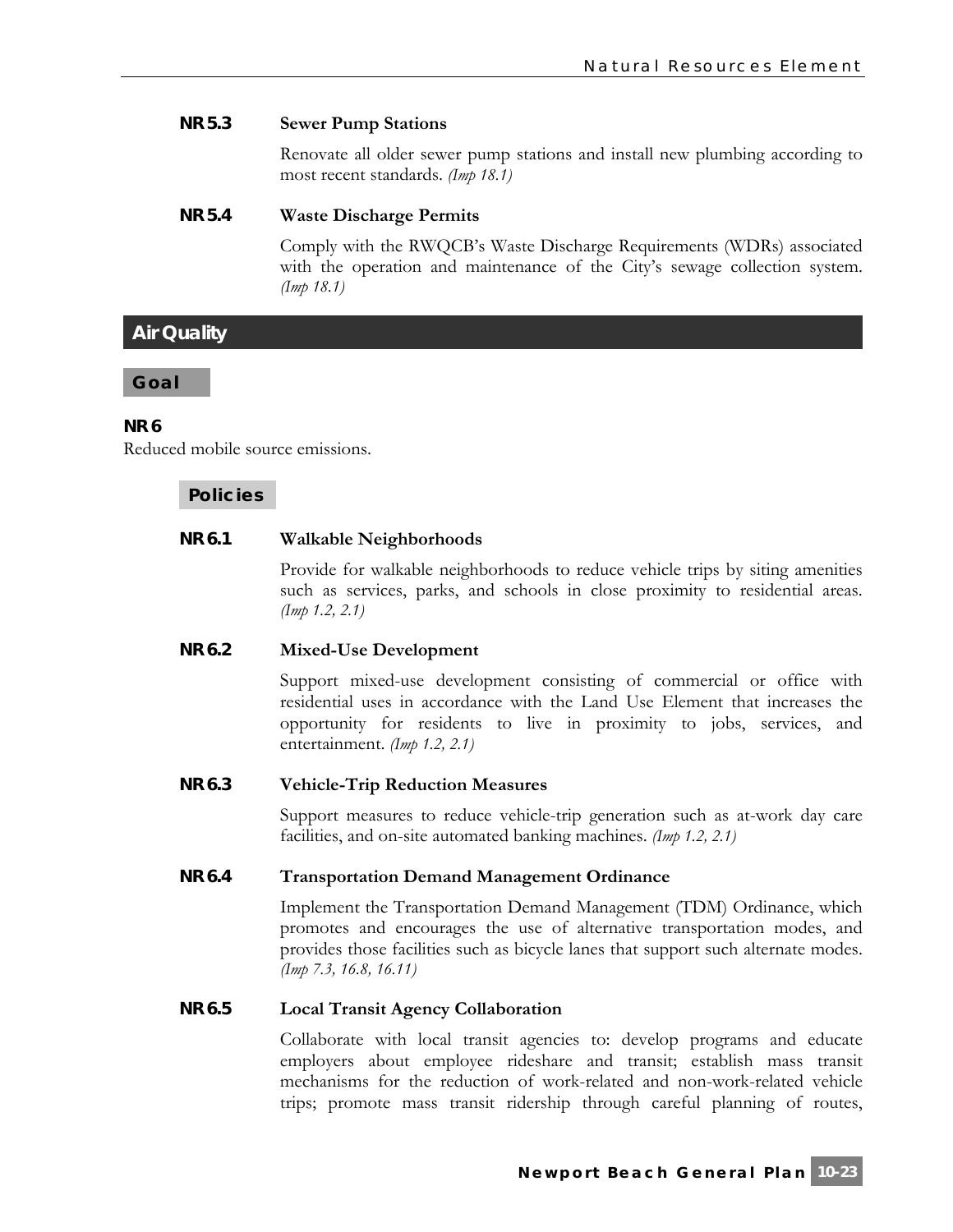headways, origins and destinations, and types of vehicles; and develop bus shelters, bicycle lanes, and other bicycle facilities. *(Imp 14.4, 14.9, 16.8, 29.1)*

# **NR 6.6 Traffic Signal Synchronization**

Encourage synchronization of traffic signals throughout the City and with adjoining cities and counties to allow free flow of traffic. *(Imp 14.1, 16.7)*

# **NR 6.7 City Fleet Vehicles**

Implement the program to replace existing vehicles in the City fleet with clean vehicles that are commercially available and will provide needed services. *(Imp 30.1)*

#### **NR 6.8 Accessible Alternative Fuel Infrastructure**

Support the development of alternative fuel infrastructure that is available and accessible to the public, and provide incentives for alternative fuel vehicles. *(Imp 14.3, 14.5)*

# **NR 6.9 Education on Mobile Source Emission Reduction Techniques**

Provide education to the public on mobile source emission reduction techniques such as using alternative modes of transportation. *(Imp 29.1)*

#### **Goal**

#### **NR 7**

Reduced air pollutant emissions from stationary sources.

#### **Policies**

#### **NR 7.1 Fuel Efficient Equipment**

Support the use of fuel efficient heating equipment and other appliances. *(Imp 14.15)*

#### **NR 7.2 Source Emission Reduction Best Management Practices**

Require the use of Best Management Practices (BMP) to minimize pollution and to reduce source emissions. *(Imp 7.1)*

#### **NR 7.3 Incentives for Air Pollution Reduction**

Provide incentives to promote siting or to use clean air technologies and building materials (e.g., fuel cell technologies, renewable energy sources, UV coatings, hydrogen fuel). *(Imp 2.1, 6.1, 7.1)*

#### **NR 7.4 Use of Blowers**

Consider eliminating the use of leaf blowers by the City, and discourage their use on private property. *(Imp 8.2)*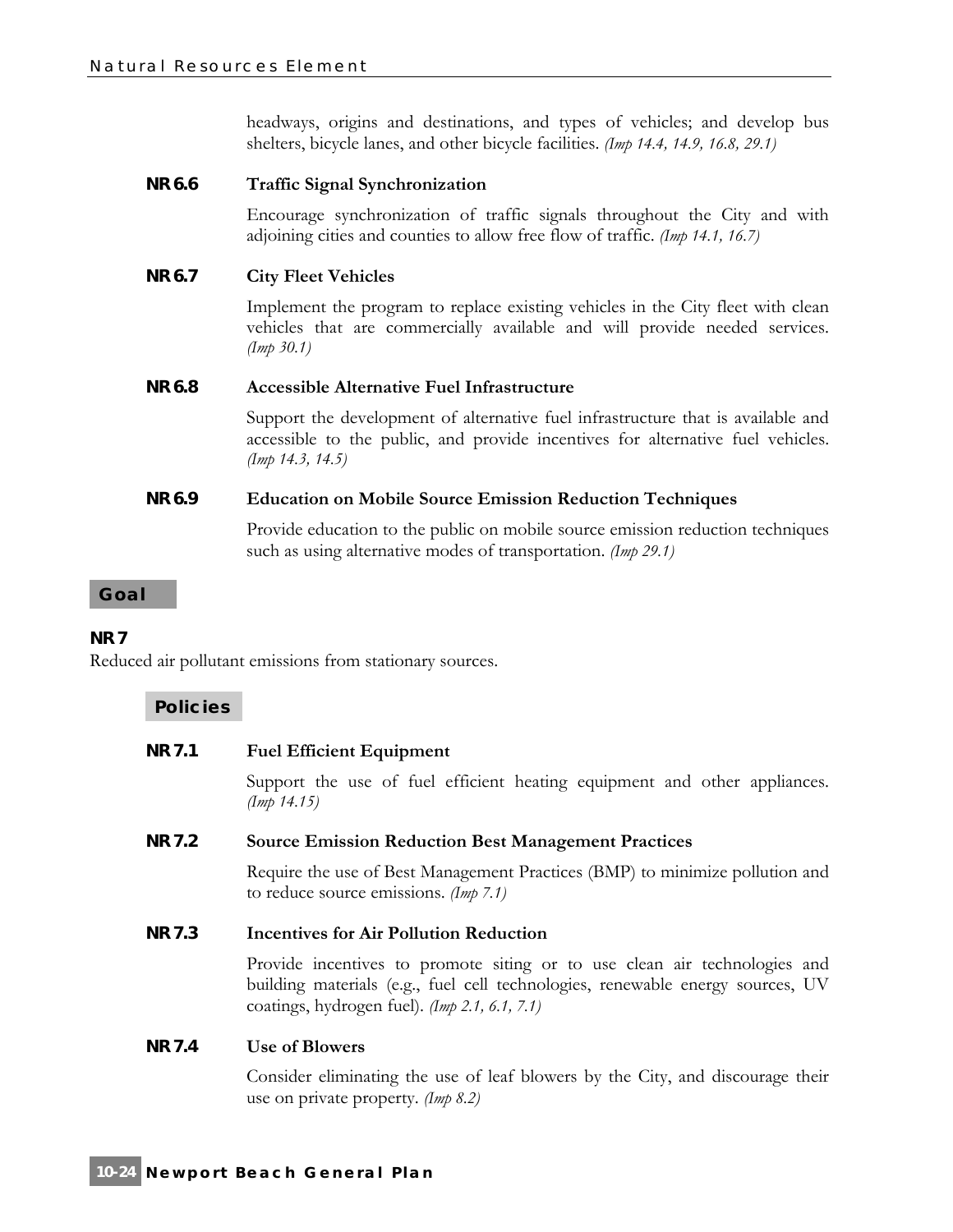# **Goal**

# **NR 8**

Reduced air pollutant emissions from construction activities.

# **Policies**

# **NR 8.1 Management of Construction Activities to Reduce Air Pollution**

Require developers to use and operate construction equipment, use building materials and paints, and control dust created by construction activities to minimize air pollutants. *(Imp 7.1)*

**Goal** 

# **NR 9**

Reduced air pollution emissions from aircraft ground operations at John Wayne Airport.

# **Policies**

# **NR 9.1 Efficient Airport Operations**

Work with John Wayne Airport to minimize air pollution generated by stationary and nonstationary sources. *(Imp 14.3)*

# **NR 9.2 Aircraft and Equipment Emission Reduction**

Work with John Wayne Airport to encourage development and use of reduced emission ground service equipment and transit vehicles. *(Imp 14.3)*

# **Biological Resources**

# **Goal**

#### **NR 10**

Protection of sensitive and rare terrestrial and marine resources from urban development.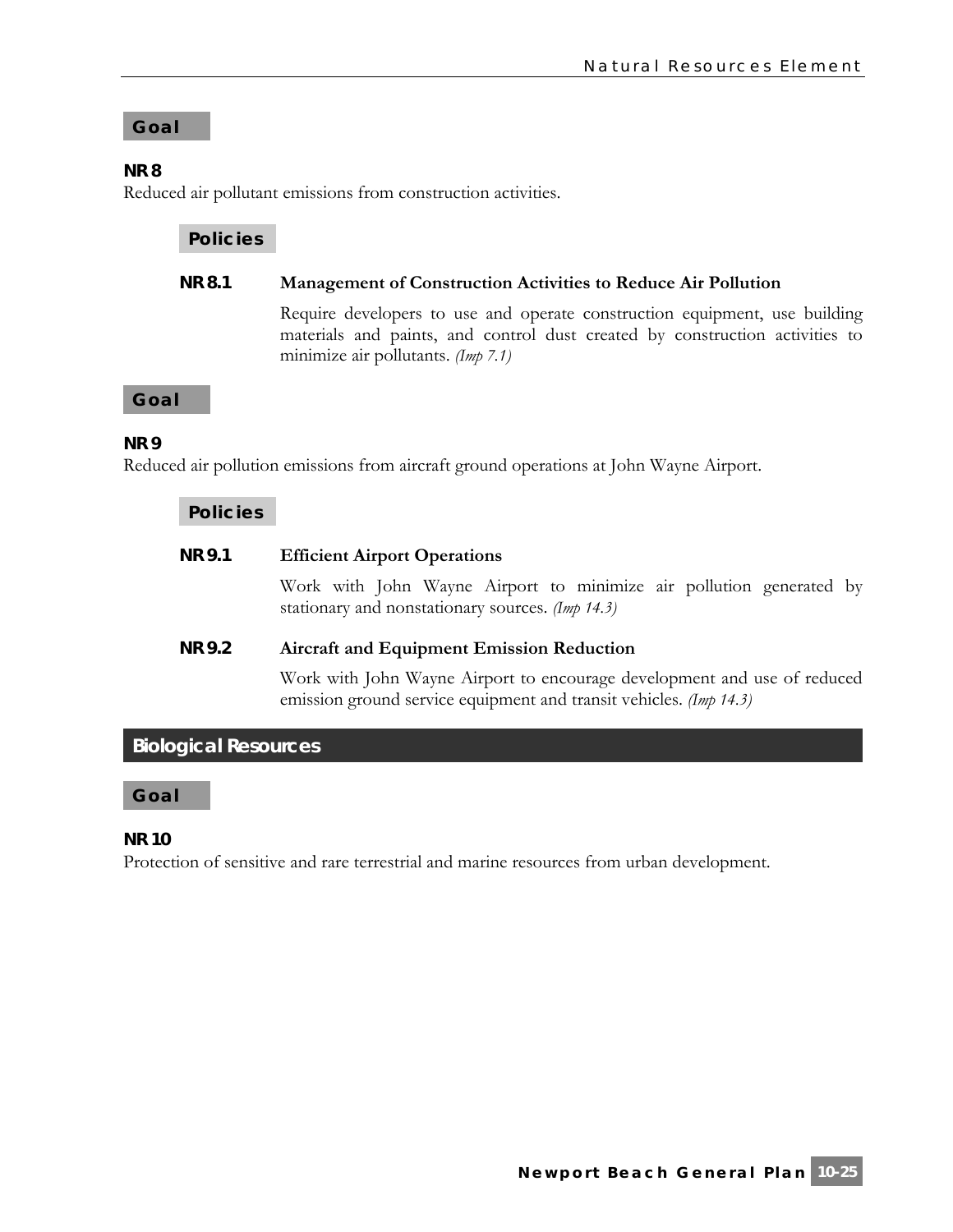

*Semeniuk Slough* 

**Policies** 

#### **NR 10.1 Terrestrial and Marine Resource Protection**

Cooperate with the state and federal resource protection agencies and private organizations to protect terrestrial and marine resources. *(Imp 14.7, 14.11, 14.12, 14.16)*

#### **NR 10.2 Orange County Natural Communities Conservation Plan**

Comply with the policies contained within the Orange County Natural Communities Conservation Plan. *(Imp 2.1)*

#### **NR 10.3 Analysis of Environmental Study Areas**

Require a site-specific survey and analysis prepared by a qualified biologist as a filing requirement for any development permit applications where development would occur within or contiguous to areas identified as ESAs. *(Imp 2.1, 6.1,)*

# **NR 10.4 New Development Siting and Design**

Require that the siting and design of new development, including landscaping and public access, protect sensitive or rare resources against any significant disruption of habitat values. *(Imp 2.1)*

# **NR 10.5 Development in Areas Containing Significant or Rare Biological Resources**

Limit uses within an area containing any significant or rare biological resources to only those uses that are dependent on such resources, except where application of such a limitation would result in a taking of private property. If application of this policy would likely constitute a taking of private property, then a non-resource-dependent use shall be allowed on the property, provided development is limited to the minimum amount necessary to avoid a taking and the development is consistent with all other applicable resource protection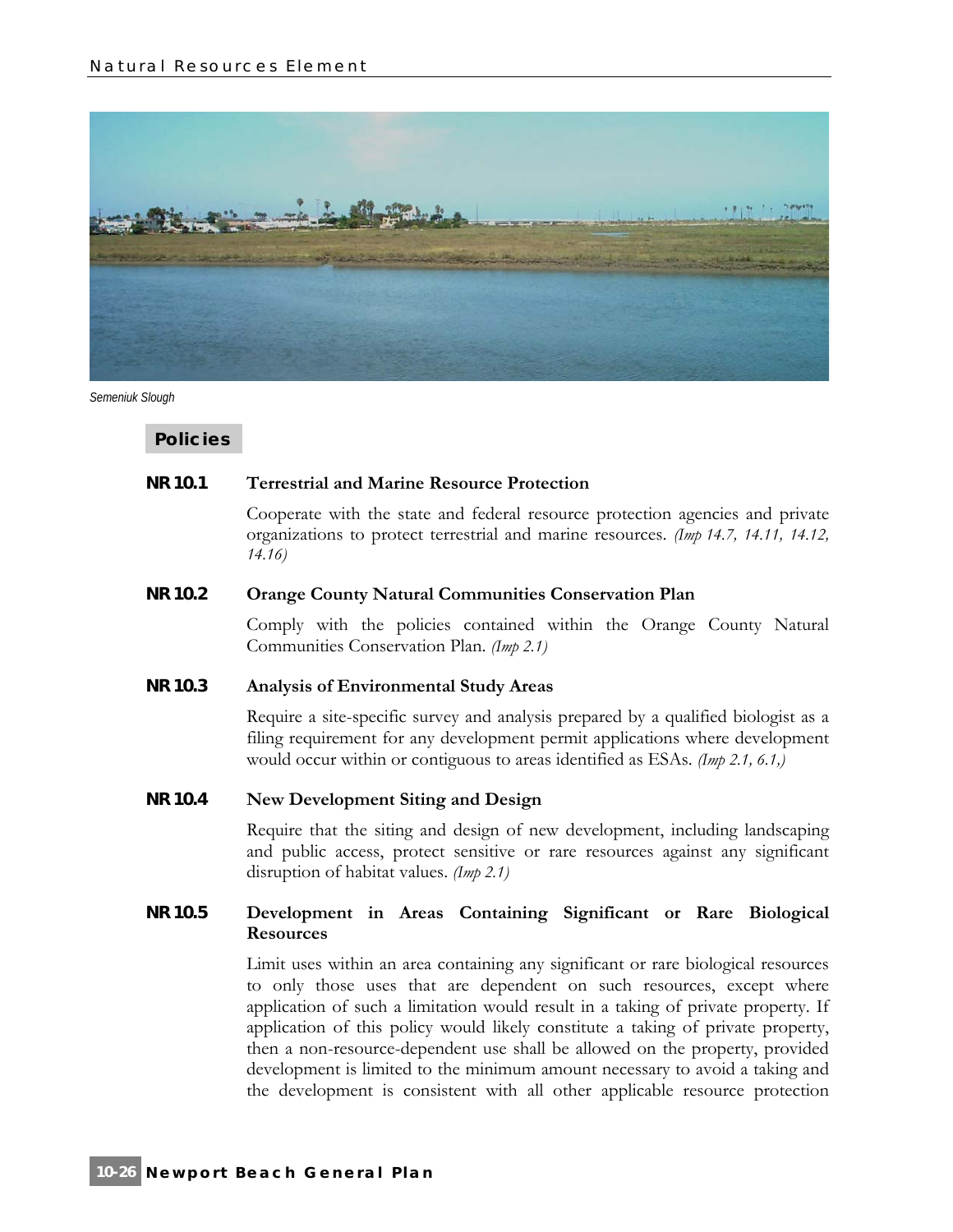policies. Public access improvements and educational, interpretative and research facilities are considered resource dependent uses. *(Imp 2.1)*

#### **NR 10.6 Use of Buffers**

Maintain a buffer of sufficient size around significant or rare biological resources, if present, to ensure the protection of these resources. Require the use of native vegetation and prohibit invasive plant species within these buffer areas. *(Imp 2.1)*

# **NR 10.7 Exterior Lighting**

Shield and direct exterior lighting away from significant or rare biological resources to minimize impacts to wildlife. *(Imp 2.1)*

#### **NR 10.8 Standards for Buck Gully and Morning Canyon**

Prepare natural habitat protection regulations for Buck Gully and Morning Canyon for the purpose of providing standards to ensure both the protection of the natural habitats in these areas and of private property rights. Include standards for the placement of structures, native vegetation/fuel modification buffers, and erosion and sedimentation control structures. *(Imp 2.1, 6.1)*

#### **NR 10.9 Development on Banning Ranch**

Protect the sensitive and rare resources that occur on Banning Ranch. If future development is permitted, require that an assessment be prepared by a qualified biologist that delineates sensitive and rare habitat and wildlife corridors. Require that development be concentrated to protect biological resources and coastal bluffs, and structures designed to not be intrusive on the surrounding landscape. Require the restoration or mitigation of any sensitive or rare habitat areas that are affected by future development. *(Imp 2.1, 14.7, 14.11, 14.12)*

#### **NR 10.10 Giant Kelp Reforestation**

Support reforestation programs for giant kelp. *(Imp 14.3, 14.11, 14.12, 21.1)*

#### **NR 10.11 Tide Pool Exhibits**

Support the construction of tide pool exhibits away from ocean beaches to provide an educational alternative to the tide pools at Corona del Mar State Beach and Crystal Cove State Park. *(Imp 2.1, 21.1)*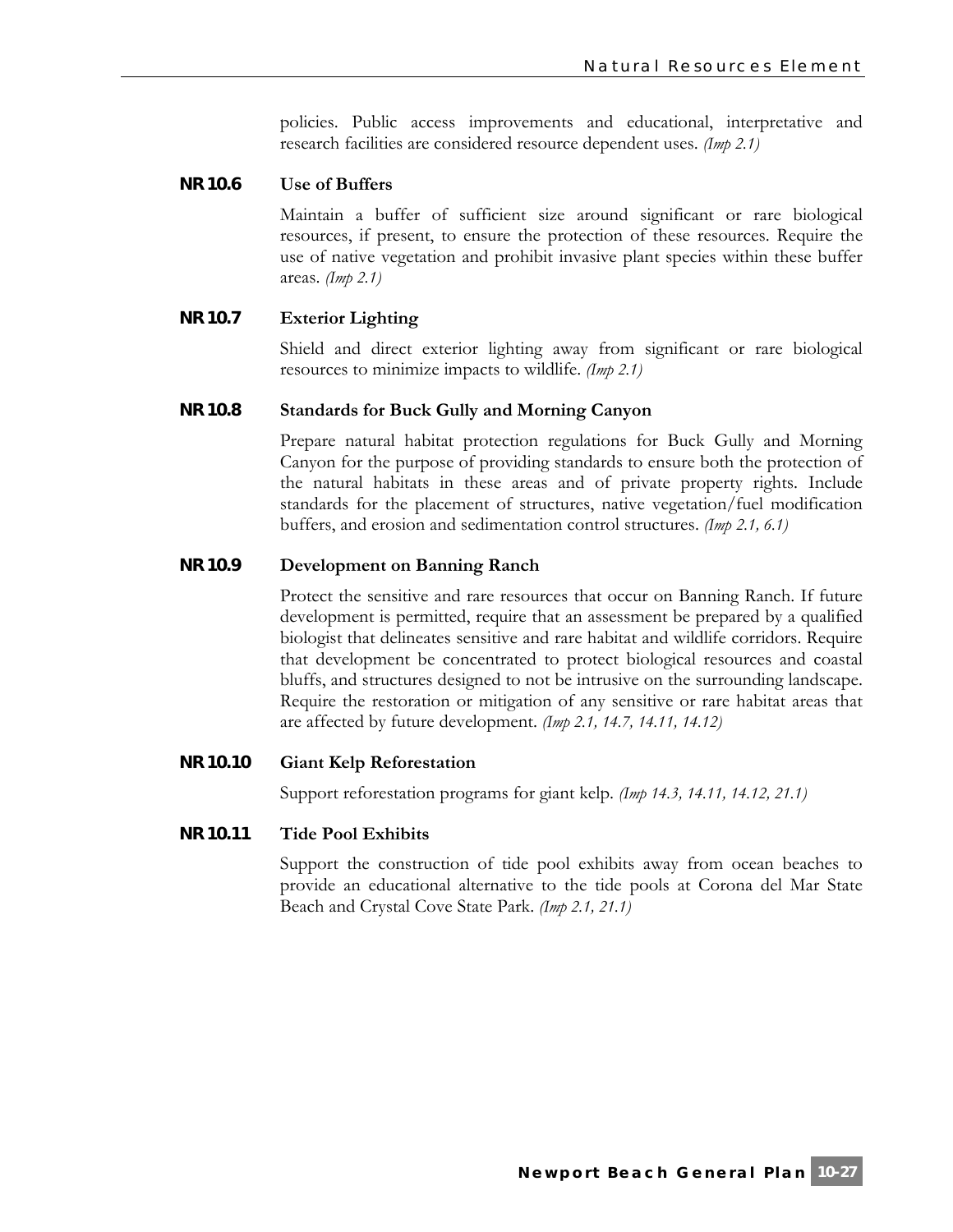

*Tide pools in Corona del Mar* 

# **Goal**

# **NR 11**

Protection of environmental resources in Newport Harbor while preserving and enhancing public recreational boating activities.

# **Policies**

# **NR 11.1 Harbor Area Management Plan**

Develop a Harbor Area Management Plan that will provide a comprehensive approach to the management of the resources of Newport Bay, such as protection of eelgrass and other natural resources, dredging for navigation, and continued use of private piers. (Policy HB 10.3) *(Imp 21.1)*

# **NR 11.2 Joint City/County Study**

Prepare and fund a joint City/County study that would *(a)* identify the respective services provided by the City and County in Newport Harbor, *(b)* determine the cost of these services, *(c)* identify opportunities if any, for the City and County to realign resources to provide services at reduced costs, *(d)* identify the sources of revenue available to defray the cost of those services, and *(e)* identify potential feasible methods of providing those services other tan with public agency personnel such as volunteers. (Policy HB 10.1) *(Imp 21.4)*

# **NR 11.3 Eelgrass Protection**

Avoid impacts to eelgrass (Zostera marina) to the extent feasible. Mitigate losses of eelgrass in accordance with the Southern California Eelgrass Mitigation Policy. Encourage the restoration of eelgrass in Newport Harbor at appropriate sites, where feasible. *(Imp 21.1)*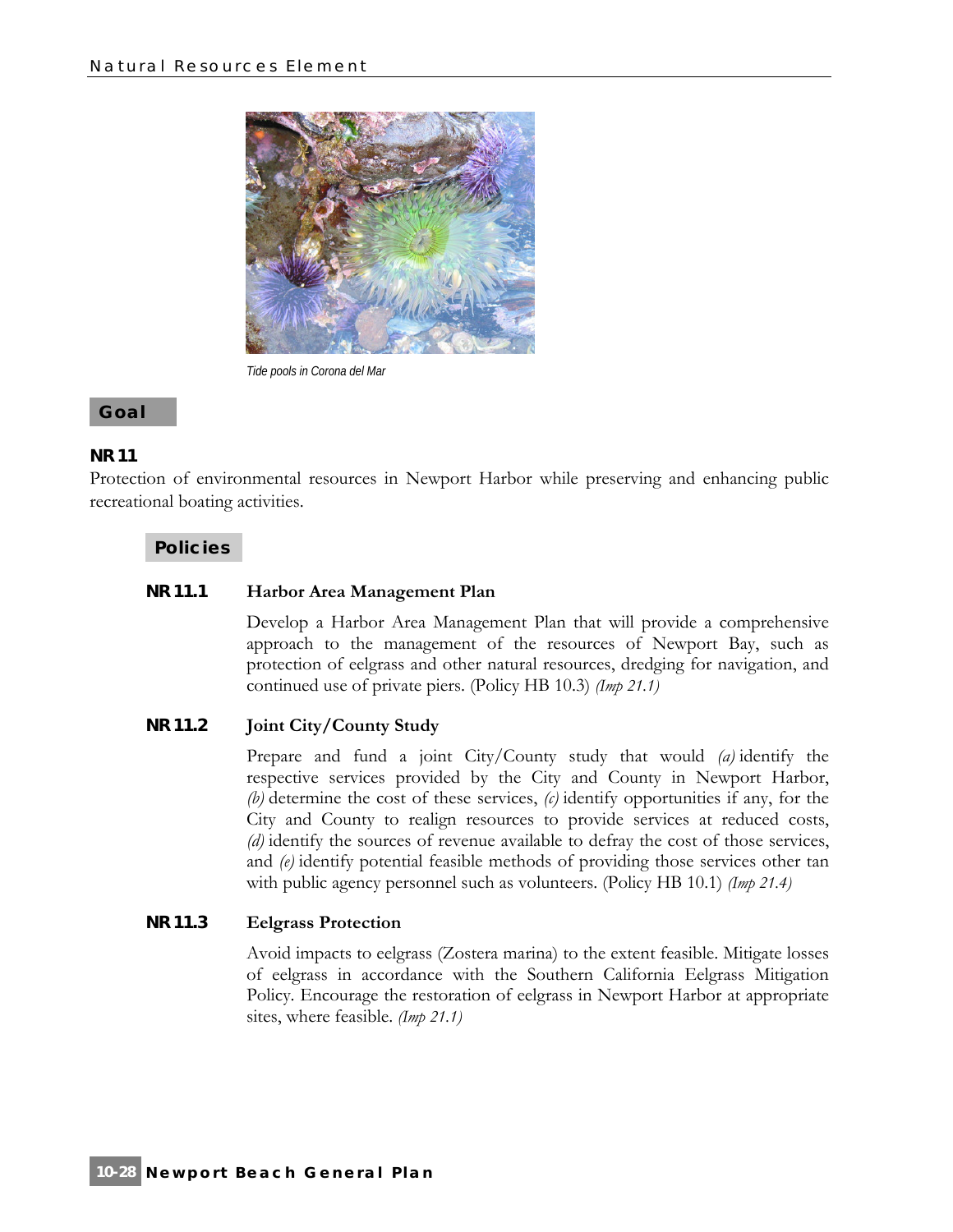

*Eelgrass (Zostera marina) in Newport Beach* 

# **NR 11.4 Interagency Coordination on Establishing Eelgrass Restoration Sites**

Cooperate with the County of Orange, the U.S. Army Corps of Engineers, and resource agencies to establish eelgrass restoration sites. *(Imp 14.3, 14.7, 14.11, 14.13, 14.16)*

# **NR 11.5 Eelgrass Mitigation**

Allow successful eelgrass restoration sites to serve as mitigation sites for City projects and as a mitigation bank from which eelgrass mitigation credits will be issued to private property owners for eelgrass removal resulting from dock and channel dredging projects. *(Imp 14.3, 14.7, 14.11, 14.12, 21.1)*

#### **Goal**

#### **NR 12**

Protection of coastal dune habitats.

#### **Policies**

#### **NR 12.1 Exotic Vegetation Removal and Native Vegetation Restoration**

Require the removal of exotic vegetation and the restoration of native vegetation in dune habitat. *(Imp 2.1)*

# **NR 12.2 Dune Habitat Protection**

Design and site recreation areas to avoid impacts to dune habitat areas, and direct public access away from these resources through methods such as welldefined footpaths, boardwalks, protective fencing, and signage. *(Imp 23.1, 23.2)*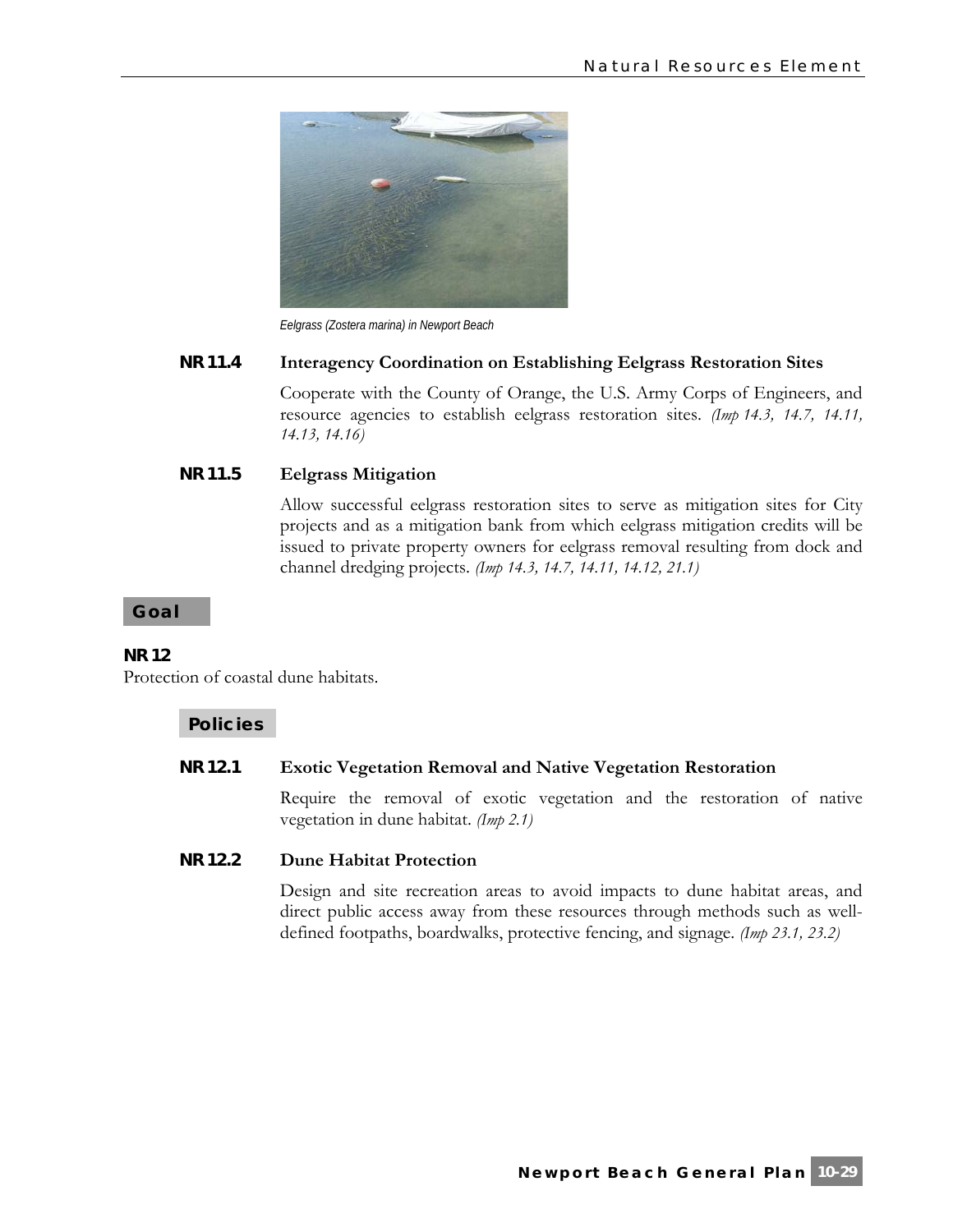

*Coastal dune habitat* 

#### **NR 12.3 Beach Sand Removal**

Limit earthmoving of beach sand in dune habitat areas to projects necessary for the protection of coastal resources and existing development. *(Imp 6.1)*

#### **Goal**

#### **NR 13**

Protection, maintenance, and enhancement of Southern California wetlands.

#### **Policies**

#### **NR 13.1 Wetland Protection**

Recognize and protect wetlands for their commercial, recreational, water quality, and habitat value. *(Imp 1.2, 2.1, 21.1)*

#### **NR 13.2 Wetland Delineation**

Require a survey and analysis with the delineation of all wetland areas when the initial site survey indicates the presence or potential for wetland species or indicators. Wetland delineations will be conducted in accordance with the definitions of wetland boundaries established by California Department of Fish and Game, and/or United States Fish and Wildlife Service. *(Imp 14.7, 14.11, 14.12)*

#### **Goal**

#### **NR 14**

Maintain and enhance deep water channels and ensure they remain navigable by boats. (Goal HB 13)

#### **Policies**

# **NR 14.1 Newport Bay Dredging**

Support and assist in the management of dredging within Newport Bay. (Policy HB 13.1) *(Imp 14.3, 14.11, 21.1)*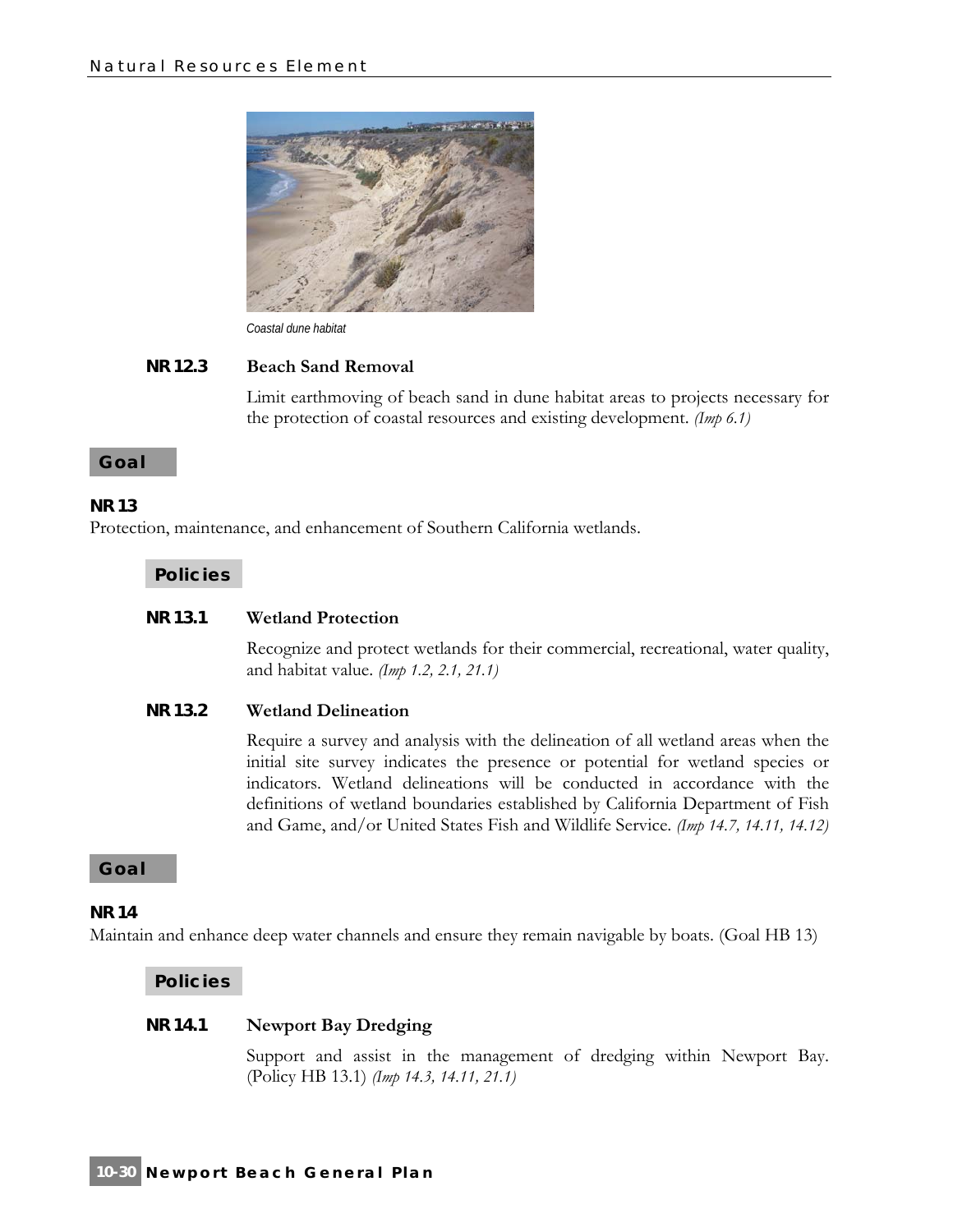# **NR 14.2 Interagency Coordination for Federal Navigational Channels**

Cooperate with the U.S. Army Corps of Engineers in their maintenance and delineation of federal navigational channels at Newport Harbor in the interest in providing navigation and safety. (Policy HB 13.2) *(Imp 14.11)*

# **NR 14.3 Permit Processing**

Secure blanket permits or agreements through the U.S. Army Corps of Engineers and the California Coastal Commission to expedite permit processing for residential and commercial dock owners in the Bay. (Policy HB 13.3) *(Imp 14.6, 14.11)*

# **NR 14.4 Wetland or Estuary Capacity**

Require that any project that includes diking, filling or dredging of an estuary must maintain the capacity of the wetland or estuary as required by state and federal law. *(Imp 6.1, 14.11)*

# **NR 14.5 New Structure Design**

Require that all structures permitted to encroach into open coastal waters, wetlands, and estuaries be sited and designed to be consistent with the natural appearance of the surrounding area. *(Imp 2.1, 6.1)*

# **Goal**

# **NR 15**

Proper disposal of dredge spoils to avoid disruption to natural habitats.

# **Policies**

# **NR 15.1 Dredging Projects**

Monitor dredging projects within the region to identify opportunities to reduce disposal costs and utilize dredge spoils for beach nourishment. *(Imp 10.2, 14.1, 14.16)*

# **NR 15.2 Regional Sediment Management**

Participate in regional sediment management by maintaining records of the number of channelized streams, miles of channelization in streams, volumes of sediment extracted from stream channels and debris basins, and the grain size distribution of the extracted sediments. *(Imp 10.1, 14.11, 14.16)*

#### **NR 15.3 Interagency Coordination for Future Dredging Projects**

Work with appropriate agencies to secure sediment disposal site(s) for future dredging projects. *(Imp 14.31, 14.11, 14.16)*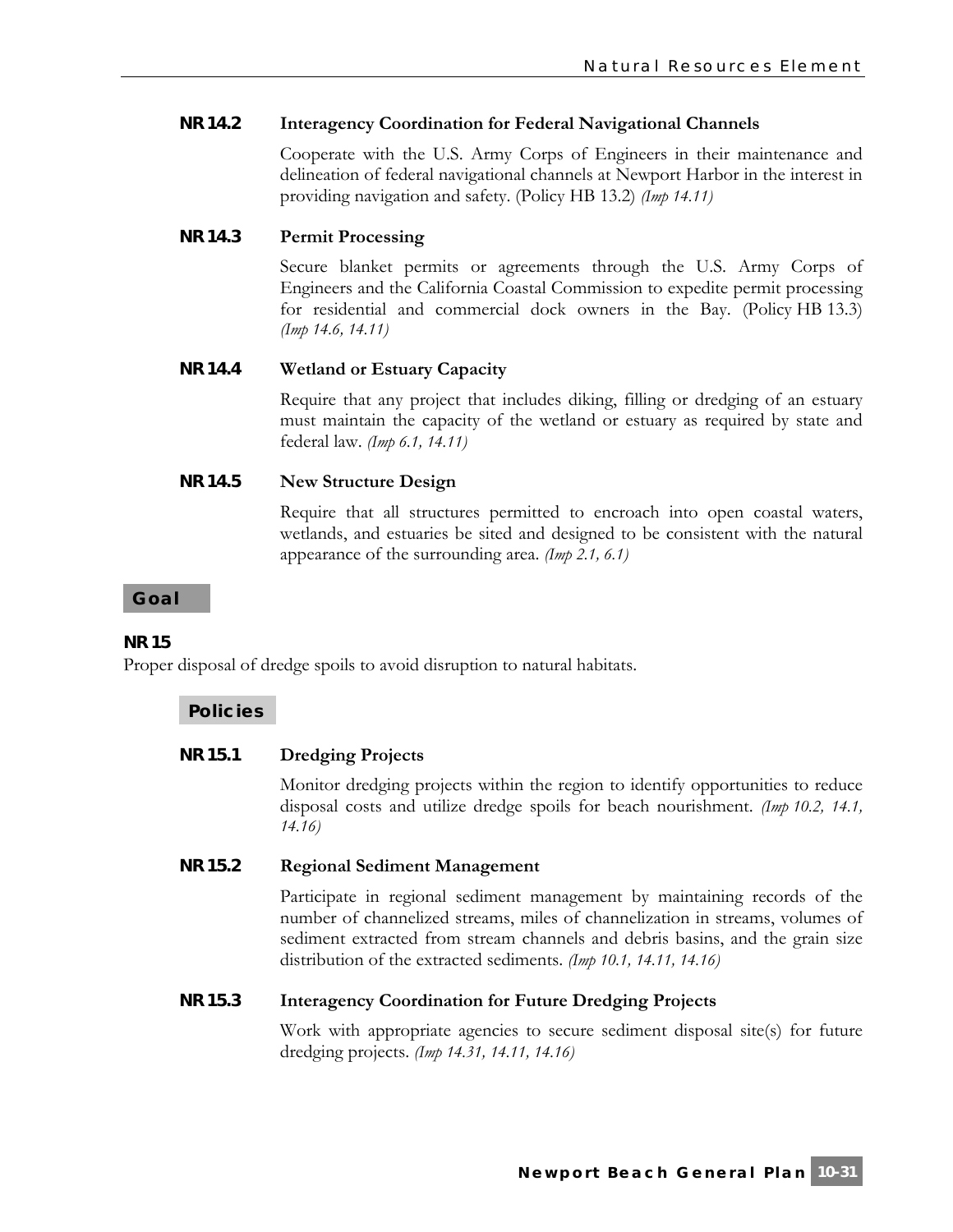#### **Goal**

# **NR 16**

Protection and management of Upper Newport Bay commensurate with the standards applicable to our nation's most valuable natural resources. (Goal HB 7)



*Upper Newport Bay Ecological Reserve* 

# **Policies**

# **NR 16.1 Funding Support for Upper Newport Bay Ecosystem Restoration Project**

Support and secure federal funding for Upper Newport Bay ecosystem restoration to restore the Upper Newport Bay to a more ideal ecosystem. (Policy HB 7.1) *(Imp 14.12, 14.13, 14.14)*

#### **NR 16.2 Big Canyon Creek Restoration Project**

Coordinate the Big Canyon Creek Restoration Project so that its outcomes are consistent with goals for Upper Newport Bay established by Orange County and the Department of Fish and Game. *(Imp 14.3, 14.7)*

# **NR 16.3 Management of Upper Newport Bay Ecological Reserve (UNBER) 4**

Support and implement cooperative management of the Upper Newport Bay Ecological Reserve by cooperating with Orange County, California Department of Fish and Game, U.S. Fish and Wildlife Service, local universities and colleges, nonprofits, and volunteer organizations to improve resource management, implement resource enhancement projects, and expand opportunities for passive public access, recreation, and education. (Policy HB 7.2) *(Imp 14.3, 14.7, 14.11, 14.16)*

 $\overline{a}$ 

<sup>&</sup>lt;sup>4</sup> The Upper Newport Bay Ecological Reserve's official designation by the state of California may change to become "State Marine Park." Until such time as that occurs, the Newport Beach community will continue to refer to UNBER as an "Ecological Reserve."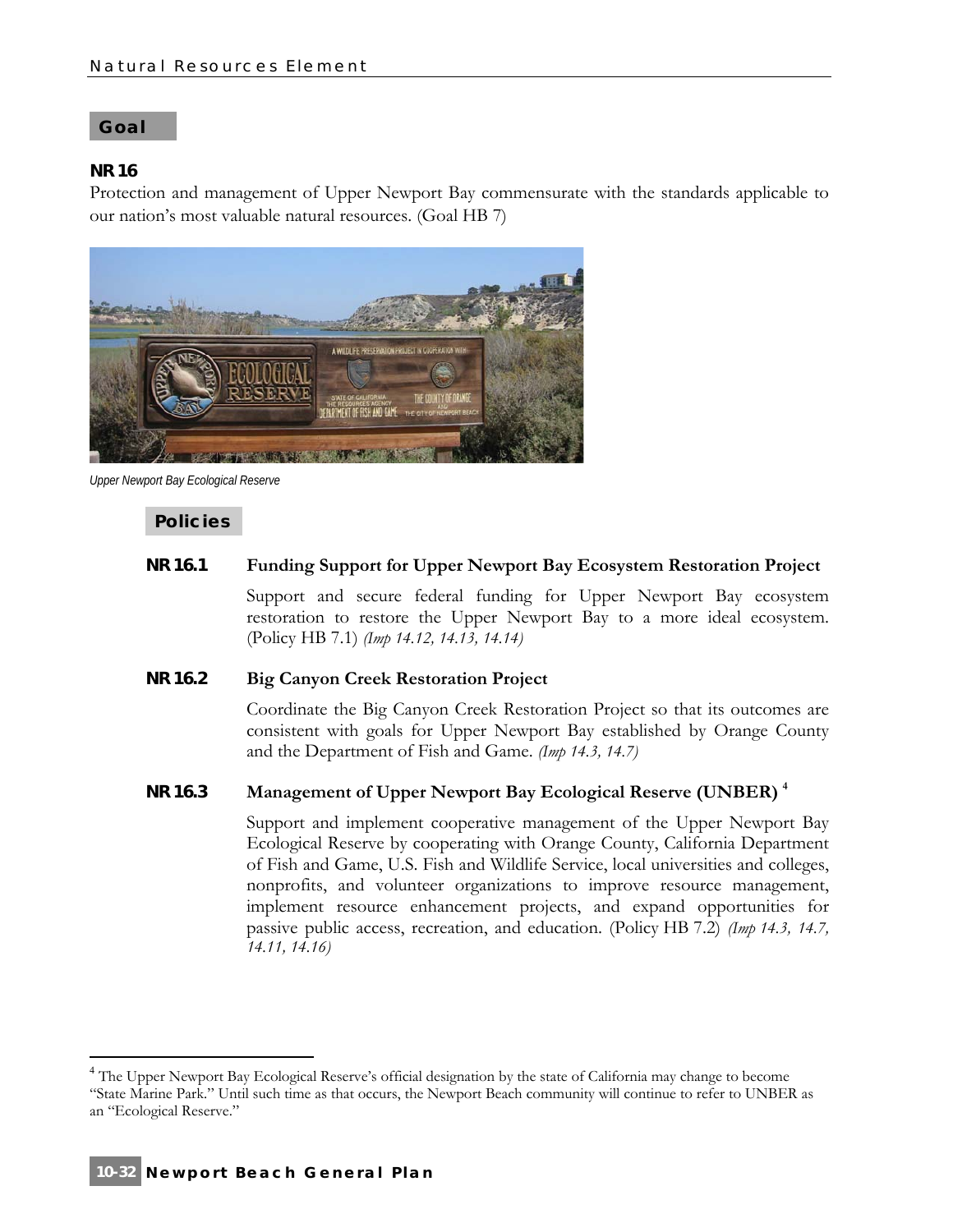# **NR 16.4 Management of Upper Newport Bay Ecological Reserve**

Assist the County of Orange in its management of the Upper Newport Bay Nature Reserve, including the Peter and Mary Muth Center, to enhance the Reserve's natural resources, passive public access (especially along the West Bay) and public education programs. (Policy HB 7.3) *(Imp 14.3, 23.4)*

# **NR 16.5 Public Uses within Upper Newport Bay Ecological Reserve**

Maintain public use of the Upper Newport Bay Ecological Reserve to the extent such use is consistent with the preservation of sensitive resources. (Policy HB 7.4) *(Imp 2.1, 23.1)*

# **NR 16.6 Water-Related Education and Research within Upper Newport Bay**

Promote facilities in and around Upper Newport Bay to adequately serve as water quality and estuarine education and research programs. (Policy HB 7.5) *(Imp 2.1, 23.1)*

# **Open Space Resources**

**Goal** 

#### **NR 17**

Maintenance and expansion of designated open space resources.



*Banning Ranch Environmental Study Area* 

**Policies** 

#### **NR 17.1 Open Space Protection**

Protect, conserve, and maintain designated open space areas that define the City's urban form, serve as habitat for many species, and provide recreational opportunities. *(Imp 1.2, 2.1)*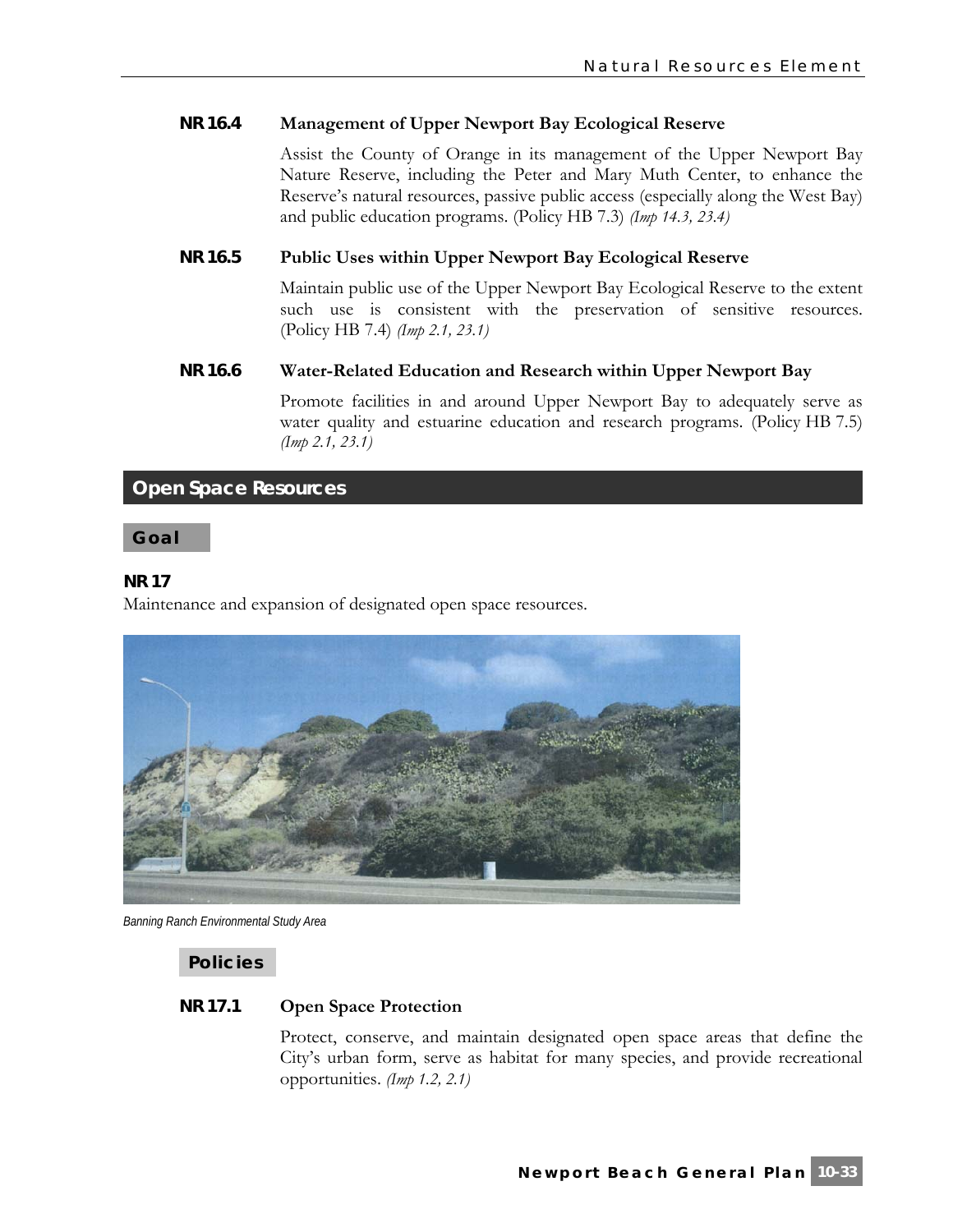# **NR 17.2 Other Uses of Public Sites Designated for Open Space**

Consider conversion of public sites designated for open space to other uses only when the conversion will meet a significant need, and there are no alternative sites that could feasibly meet that need. *(Imp 1.2, 2.1)*

#### **NR 17.3 New Open Space Areas**

Consider opportunities to expand designated open space areas within the City. *(Imp 1.2, 2.1)*

# **Archaeological and Paleontological Resources**

#### **Goal**

# **NR 18**

Protection and preservation of important paleontological and archaeological resources.

# **Policies**

# **NR 18.1 New Development**

Require new development to protect and preserve paleontological and archaeological resources from destruction, and avoid and minimize impacts to such resources in accordance with the requirements of CEQA. Through planning policies and permit conditions, ensure the preservation of significant archeological and paleontological resources and require that the impact caused by any development be mitigated in accordance with CEQA. *(Imp 7.1)*

#### **NR 18.2 Maintenance of Database Information**

Prepare and maintain sources of information regarding paleontological or archaeological sites and the names and addresses of responsible organizations and qualified individuals who can analyze, classify, record, and preserve paleontological and archaeological findings. *(Imp 10.1)*

#### **NR 18.3 Potential for New Development to Impact Resources**

Notify cultural organizations, including Native American organizations, of proposed developments that have the potential to adversely impact cultural resources. Allow qualified representatives of such groups to monitor grading and/or excavation of development sites. *(Imp 14.16)*

#### **NR 18.4 Donation of Materials**

Require new development, where on site preservation and avoidance are not feasible, to donate scientifically valuable paleontological or archaeological materials to a responsible public or private institution with a suitable repository, located within Newport Beach or Orange County, whenever possible. *(Imp 11.1)*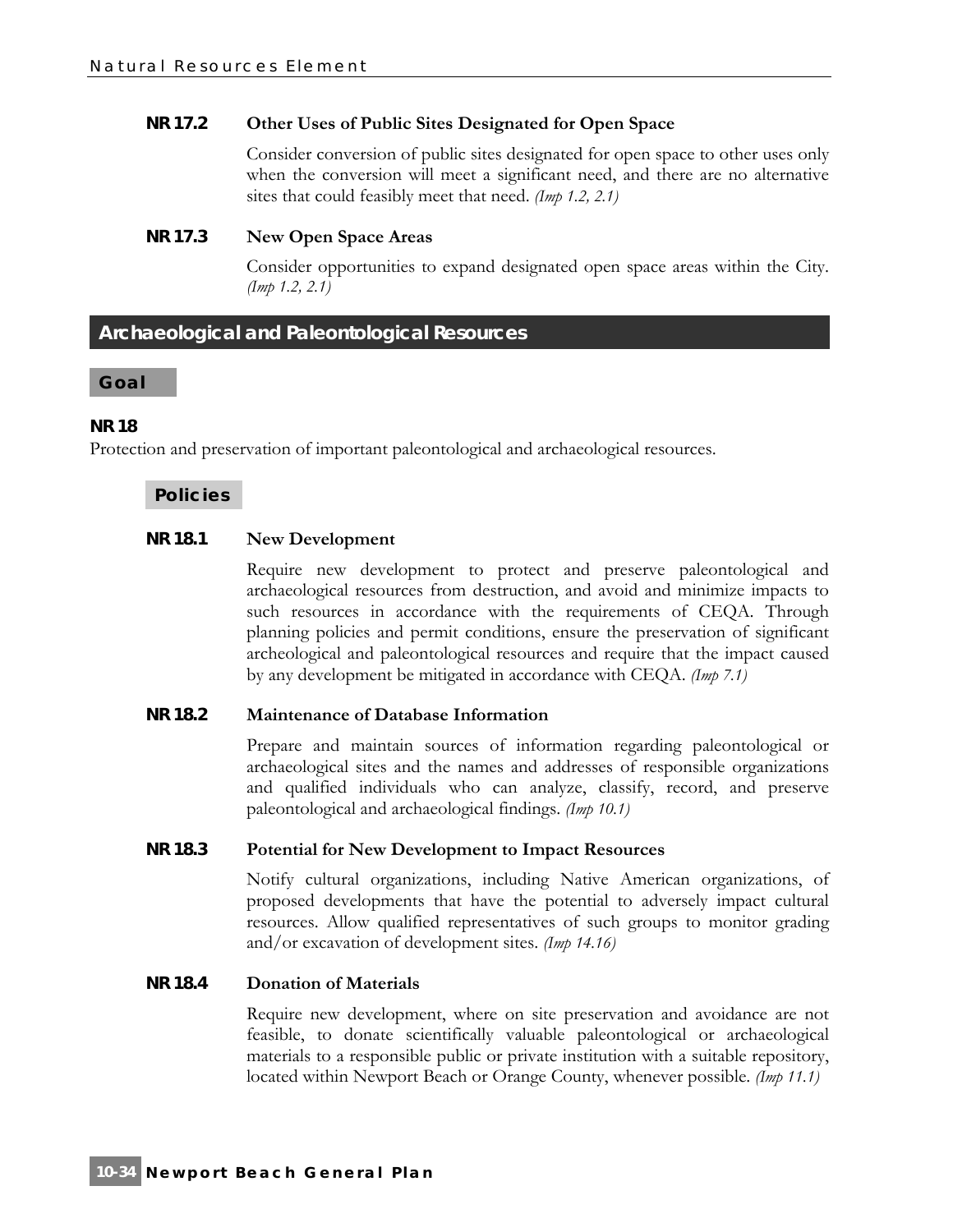# **Mineral Resources**

# **Goal**

#### **NR 19**

Minimized impacts from oil and gas drilling activities.



*West Newport oil field operations* 

**Policies** 

#### **NR 19.1 New Extraction Activities**

Prohibit drilling for exploration work of any kind, production or refining of oil, gas, or other hydrocarbon substances as provided in the City Charter and Municipal Code. *(Imp 2.1)*

# **NR 19.2 Existing Extraction Activities**

Allow existing wells to be used, if needed, for water injection systems that increase oil extraction. *(Imp 9.1, 14.16)*

#### **NR 19.3 New Offshore Drilling Activities and Exploration Work**

Oppose new offshore oil, gas, and other hydrocarbon drilling activities and exploration work. *(Imp 9.1, 14.16)*

# **NR 19.4 New Onshore Support Facilities**

Prohibit onshore support facilities for offshore oil, gas, and other hydrocarbon drilling, but allow support facilities for new or existing slant drilling operations as permitted by the City Charter and Municipal Code. *(Imp 2.1)*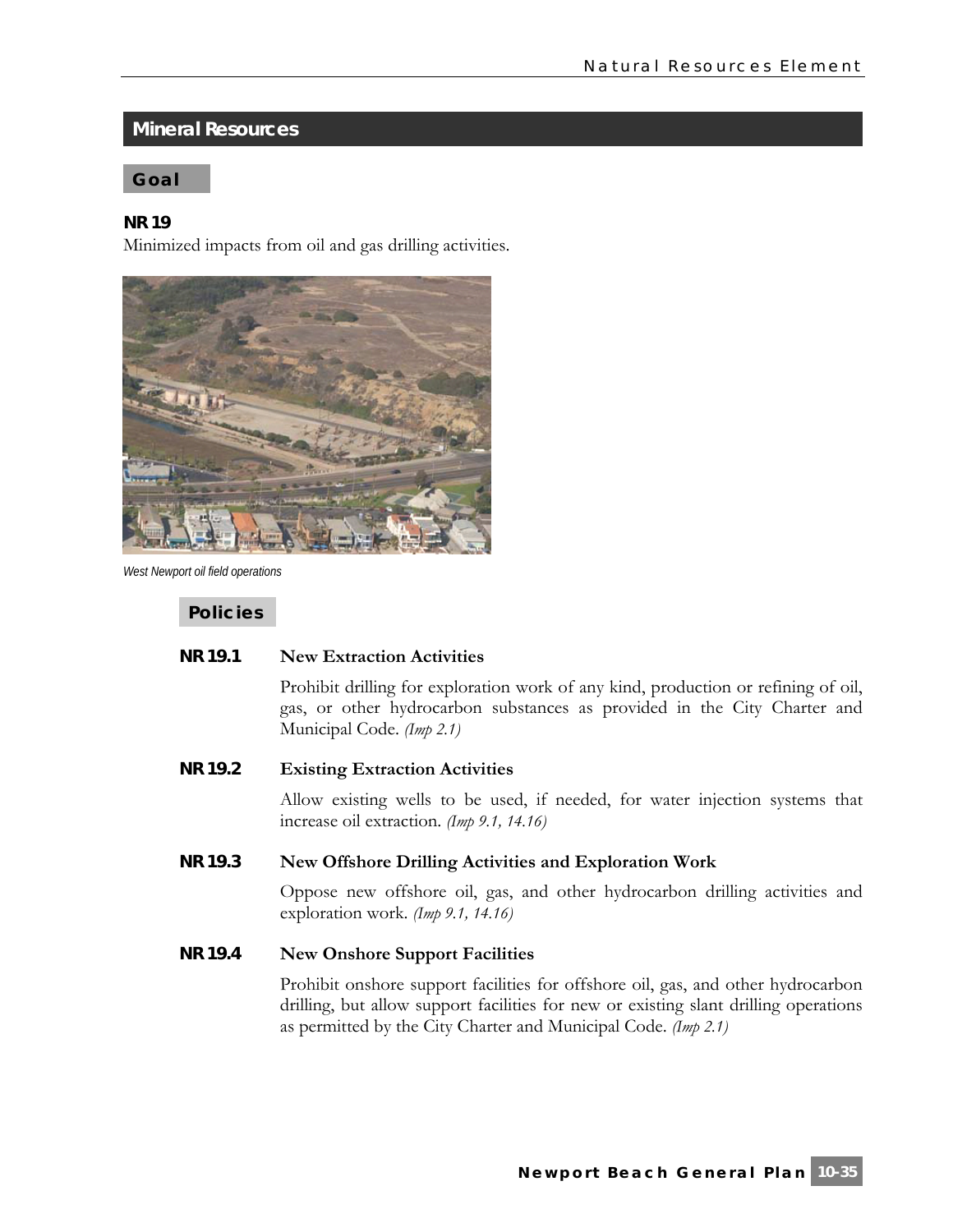# **NR 19.5 Consolidation of Existing Uses**

Encourage consolidation of existing oil, gas, and other hydrocarbon activities to decrease the number of wells within the City limits and/or their impact on the surrounding area. *(Imp 2.1)*

# **NR 19.6 Slant Drilling**

Permit slant drilling in accordance with the City Charter and Municipal Code. *(Imp 8.1)*

**Visual Resources** 

**Goal** 

# **NR 20**

Preservation of significant visual resources.

# **Policies**

# **NR 20.1 Enhancement of Significant Resources**

Protect and, where feasible, enhance significant scenic and visual resources that include open space, mountains, canyons, ridges, ocean, and harbor from public vantage points, as shown in Figure NR3. *(Imp 2.1)*

#### **NR 20.2 New Development Requirements**

Require new development to restore and enhance the visual quality in visually degraded areas, where feasible, and provide view easements or corridors designed to protect public views or to restore public views in developed areas, where appropriate. *(Imp 20.3)*

#### **NR 20.3 Public Views**

Protect and enhance public view corridors from the following roadway segments (shown in Figure NR3), and other locations may be identified in the future:

- **■** Avocado Avenue from San Joaquin Hills Road to Coast Highway
- Back Bay Drive
- **■** Balboa Island Bridge
- Bayside Drive from Coast Highway to Linda Island Drive
- Bayside Drive at Promontory Bay
- Coast Highway/Santa Ana River Bridge
- Coast Highway/Newport Boulevard Bridge and Interchange
- Coast Highway from Newport Boulevard to Marino Drive (Bayshores)
- Coast Highway/Newport Bay Bridge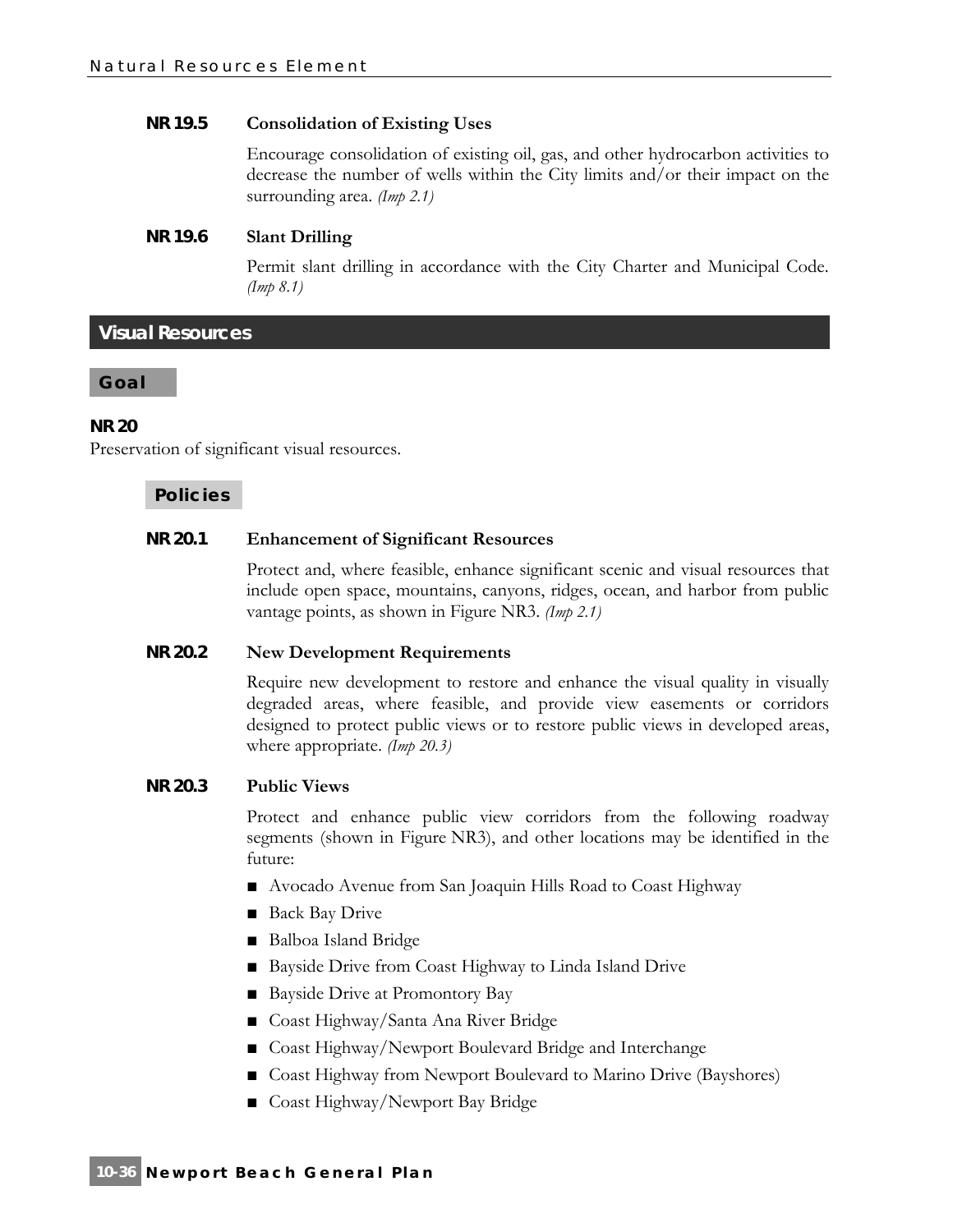# **Figure NR3 Coastal Views**

Pg 1—8.5x11 color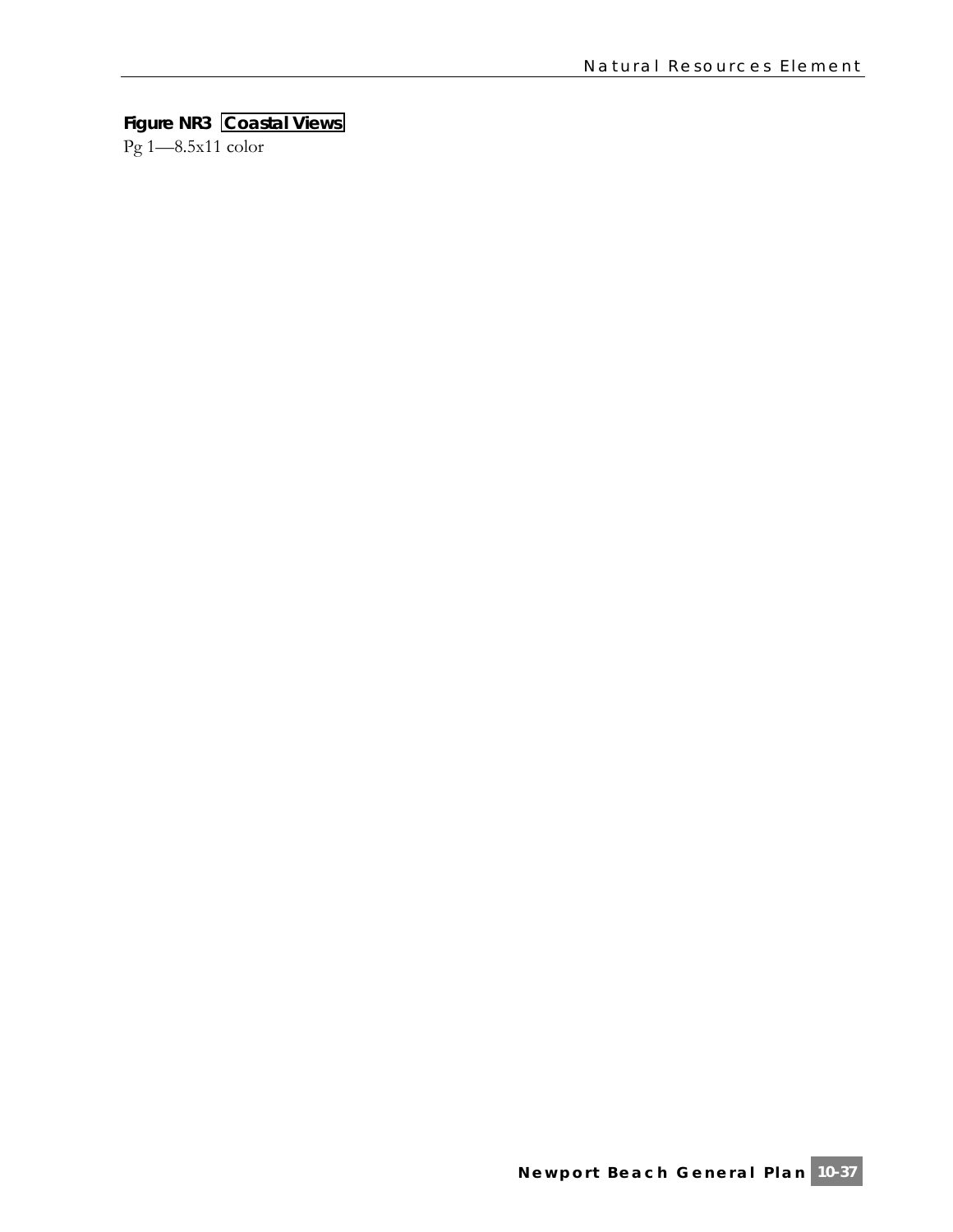# Pg 2—8.5x11 color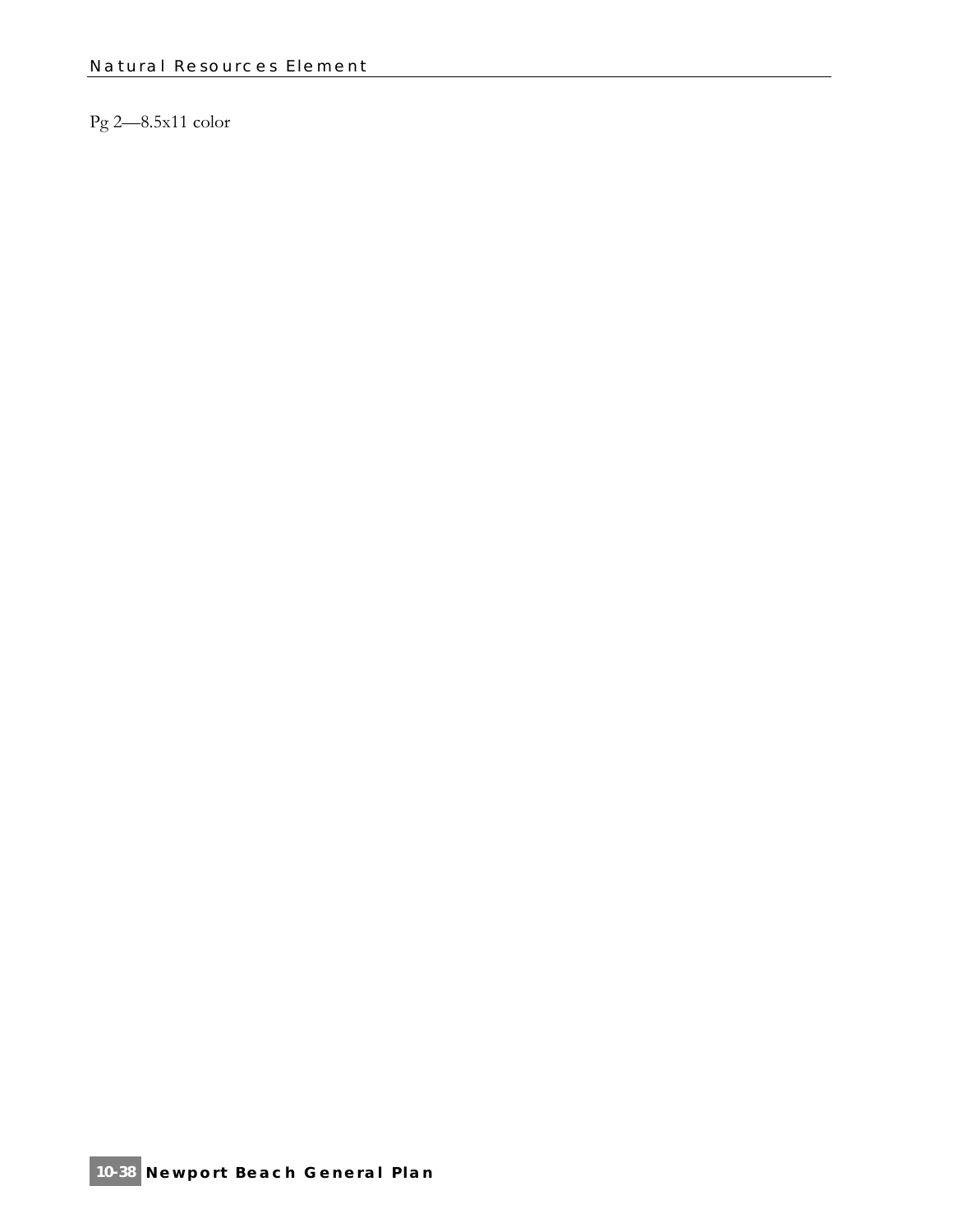- Coast Highway from Jamboree Road to Bayside Drive
- Coast Highway from Pelican Point Drive to city limits
- Eastbluff Drive from Jamboree Road to Backbay Drive
- Irvine Avenue from Santiago Drive to University Drive
- Jamboree Road from Eastbluff Drive/University Drive to Bayview Way
- Jamboree Road in the vicinity of the Big Canyon Park
- Jamboree Road from Coast Highway to Bayside Drive
- Lido Isle Bridge
- MacArthur Boulevard from San Joaquin Hills Road to Coast Highway
- Marguerite Avenue from San Joaquin Hills Road to Fifth Avenue
- Newport Boulevard from Hospital Road/Westminster Avenue to Via Lido
- Newport Center Drive from Newport Center Drive E/W to Farallon Drive/Granville Drive
- Newport Coast from Pelican Hill Road North to Coast Highway
- Ocean Boulevard
- Pelican Hills Road South
- San Joaquin Hills Road from Newport Ridge Drive to Spyglass Hill Road
- San Miguel Drive from San Joaquin Hills Road to MacArthur Boulevard
- State Route 73 from Bayview Way to the easterly City limit
- Superior Avenue from Hospital Road to Coast Highway
- University Drive from Irvine Avenue to the Santa Ana—Delhi Channel
- **■** Vista Ridge Road from Ocean Heights to Altezza Drive *(Imp 2.1, 20.3)*

#### **NR 20.4 Public View Corridor Landscaping**

Design and site new development, including landscaping, on the edges of public view corridors, including those down public streets, to frame, accent, and minimize impacts to public views. *(Imp 2.1)*

# **NR 20.5 Public View Corridor Amenities**

Provide public trails, recreation areas, and viewing areas adjacent to public view corridors, where feasible. *(Imp 2.1, 16.11, 23.2)*

#### **Goal**

#### **NR 21**

Minimized visual impacts of signs and utilities.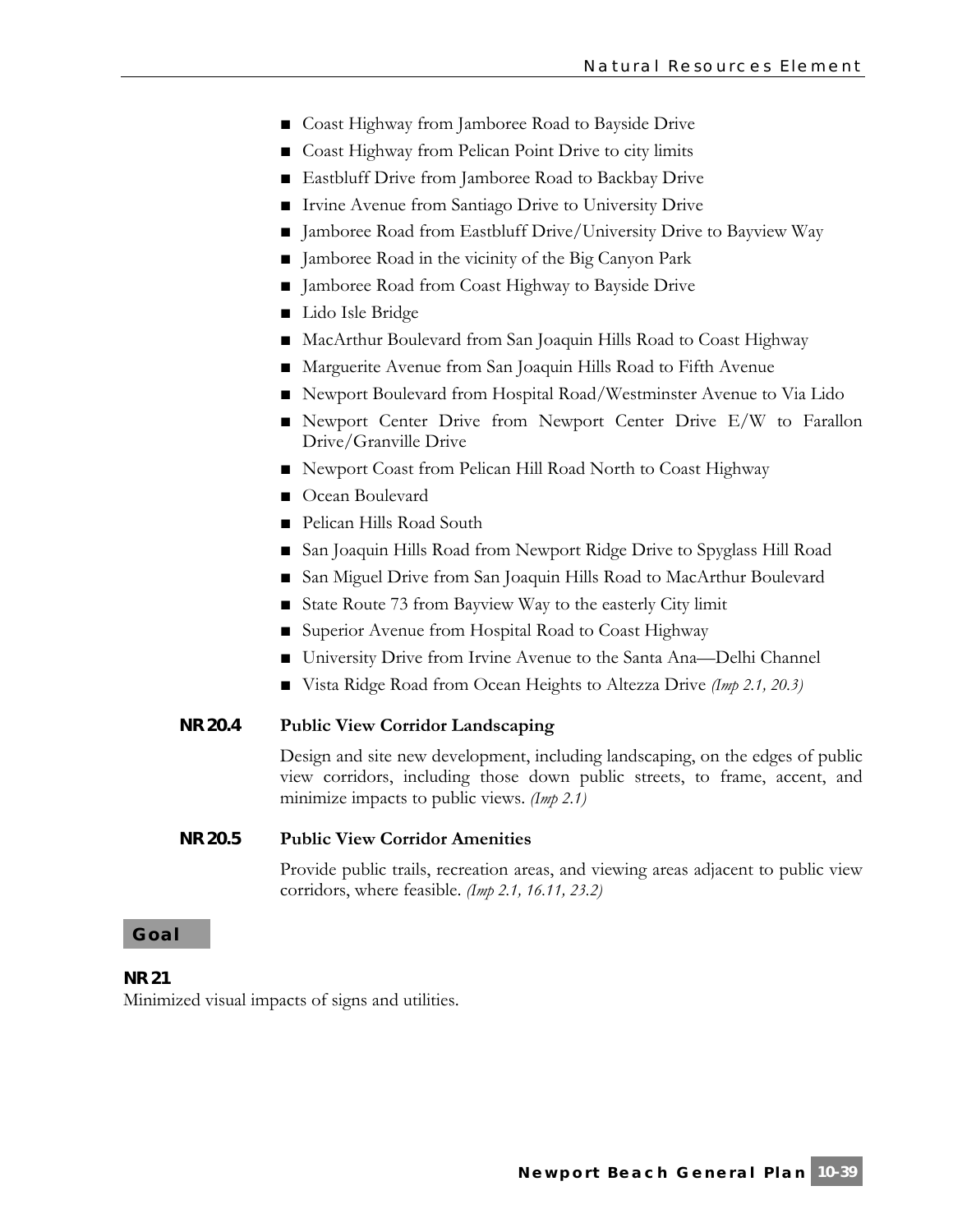# **Policies**

# **NR 21.1 Signs and Utility Siting and Design**

Design and site signs, utilities, and antennas to minimize visual impacts. *(Imp 2.1)*

#### **NR 21.2 Illegal Signs and Legal Nonconforming Signs**

Implement programs to remove illegal signs and amortize legal nonconforming signs. *(Imp 2.1, 26.1)*

#### **NR 21.3 Overhead Utilities**

Support programs to remove and underground overhead utilities, in new development as well as existing neighborhoods. *(Imp 2.1, 14.13)*

#### **Goal**

#### **NR 22**

Maintain the intensity of development around Newport Bay to be consistent with the unique character and visual scale of Newport Beach.

#### **Policies**

#### **NR 22.1 Regulation of Structure Mass**

Continue to regulate the visual and physical mass of structures consistent with the unique character and visual scale of Newport Beach. *(Imp 2.1)*

# **Goal**

#### **NR 23**

Development respects natural landforms such as coastal bluffs.

**Policies** 

#### **NR 23.1 Maintenance of Natural Topography**

Preserve cliffs, canyons, bluffs, significant rock outcroppings, and site buildings to minimize alteration of the site's natural topography and preserve the features as a visual resource. *(Imp 2.1)*

# **NR 23.2 Bluff Edge Setbacks**

Maintain approved bluff edge setbacks for the coastal bluffs within the communities of Castaways, Eastbluff, Park Newport, Newporter North (Harbor Cove), and Bayview Landing and neighborhoods from Jamboree Road to Corona del Mar, north of Bayside Drive, to ensure the preservation of scenic resources and geologic stability. *(Imp 2.1)*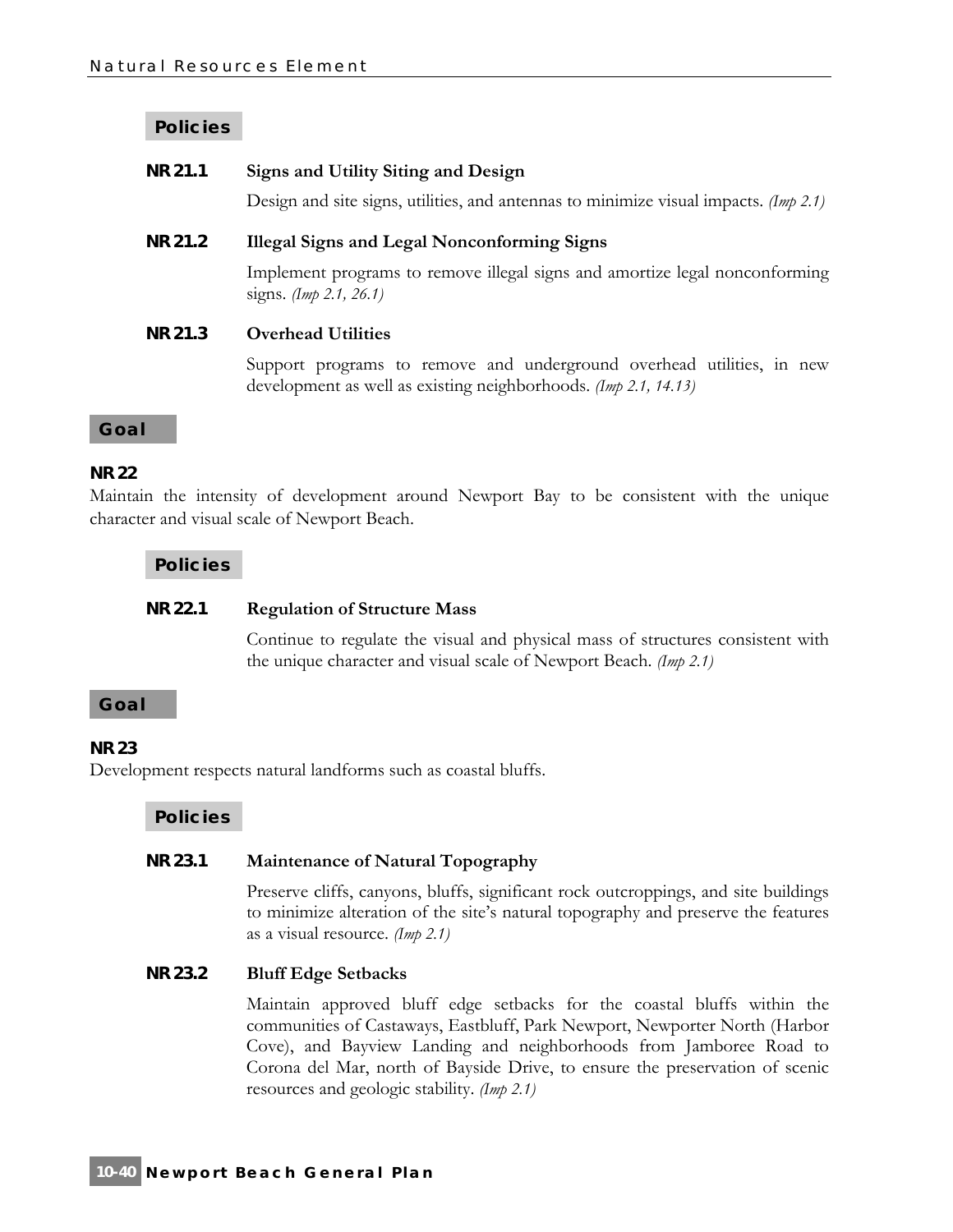# **NR 23.3 Open Space Dedication or Preservation for New Planned Communities**

Require new planned communities to dedicate or preserve as open space the coastal bluff face and an area inland from the edge of the coastal bluff adequate to provide safe public access and to avoid or minimize visual impacts. *(Imp 2.1, 3.1, 4.1)*

# **NR 23.4 New Development on Blufftops**

Require all new blufftop development located on a bluff subject to marine erosion to be set back based on the predominant line of development. This requirement shall apply to the principal structure and major accessory structures such as guesthouses and pools. The setback shall be increased where necessary to ensure safety and stability of the development. *(Imp 2.1)*

#### **NR 23.5 New Accessory Structures on Blufftops**

Require new accessory structures, such as decks, patios and walkways, that do not require structural foundations to be sited at least 10 feet from the edge of bluffs subject to marine erosion. Require accessory structures to be removed or relocated landward when threatened by erosion, instability or other hazards. *(Imp 2.1)*

# **NR 23.6 Canyon Development Standards**

Establish canyon development setbacks based on the predominant line of existing development for Buck Gully and Morning Canyon. Do not permit development to extend beyond the predominant line of existing development by establishing a development stringline where a line is drawn between nearest adjacent corners of existing structures on either side of the subject property. Establish development stringlines for principle structures and accessory improvements. *(Imp 2.1, 6.1)*

# **NR 23.7 New Development Design and Siting**

Design and site new development to minimize the removal of native vegetation, preserve rock outcroppings, and protect coastal resources. *(Imp 2.1)*

# **Energy Conservation**

#### **Goal**

#### **NR 24**

Increased energy efficiency in City facilities and operations and in private developments.